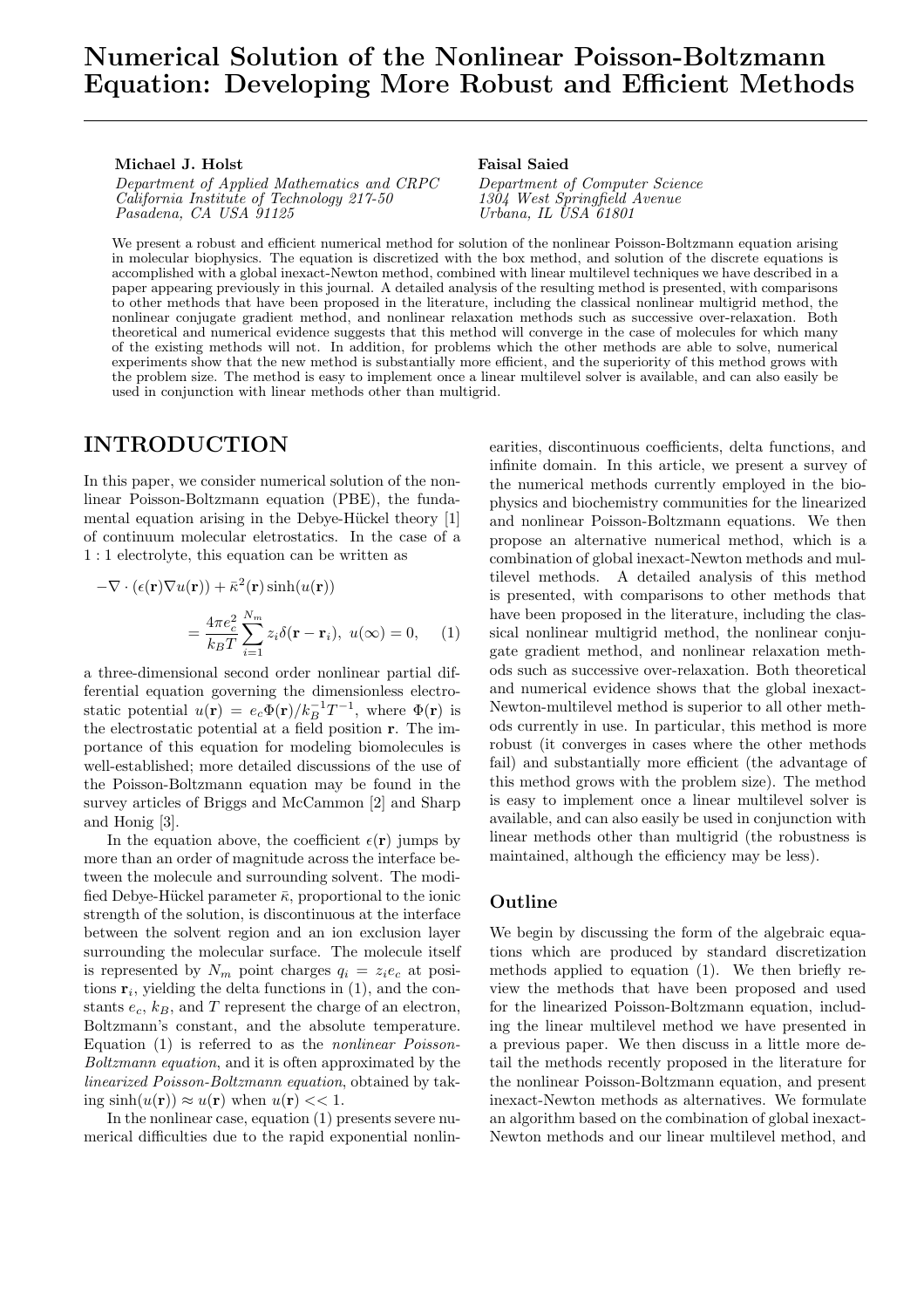we state and prove two simple conditions which guarantee that the resulting inexact-Newton-multilevel method is globally convergent. Some test problems are then formulated, including some more difficult problems involving superoxide dismutase (SOD) and tRNA. Numerical experiments are then presented, showing that in fact the Newton-multilevel approach is both more robust and orders of magnitude more efficient than existing methods.

Due to the length of the paper, we also give a more detailed outline of the material below.

| DISCRETIZING THE PBE                                      | $\overline{2}$          |
|-----------------------------------------------------------|-------------------------|
| The box-method approach $\dots \dots \dots \dots$         | $\overline{2}$          |
| Non-uniform Cartesian meshes $\ldots \ldots \ldots$       | 3                       |
| The algebraic equations $\ldots \ldots \ldots \ldots$     | $\overline{4}$          |
| LINEARIZED PBE METHODS                                    | $\overline{\mathbf{4}}$ |
| Classical linear methods $\ldots \ldots \ldots \ldots$    | $\overline{5}$          |
| Linear conjugate gradient methods $\ldots \ldots$         | 6                       |
| Linear multilevel methods $\ldots \ldots \ldots \ldots$   | $\overline{7}$          |
| <b>NONLINEAR PBE METHODS</b>                              | 8                       |
| Nonlinear relaxation methods                              | 8                       |
| Nonlinear conjugate gradient methods $\hfill\ldots\ldots$ | 9                       |
| Nonlinear multilevel methods                              | 10                      |
| <b>INEXACT-NEWTON METHODS</b>                             | 12                      |
| Inexactness and superlinear convergence                   | 13                      |
| Inexactness and global convergence $\ldots \ldots$        | 14                      |
| Inexact-Newton-MG for the PBE $\ldots \ldots \ldots$      | 15                      |
| <b>SOME TEST PROBLEMS</b>                                 | 17                      |
| The nonlinear PBE                                         | 17                      |
| Brookhaven data and existing software                     | 18                      |
| Polynomial nonlinear forms of the PBE                     | 18                      |
| A nonlinear jump discontinuity problem                    | 19                      |
| NUMERICAL COMPARISONS                                     | 19                      |
| Results for acetamide                                     | 20                      |
| Results for crambin                                       | 20                      |
|                                                           | 20                      |
| Results for SOD                                           | 20                      |
| Jump discontinuity problem results                        | 20                      |
| Storage requirements $\ldots \ldots \ldots \ldots$        | 23                      |
| <b>CONCLUSIONS</b>                                        | 23                      |
| <b>REFERENCES</b>                                         | 25                      |

# DISCRETIZING THE PBE

The infinite domain of equation (1) is often truncated to a finite domain  $\Omega \subset \mathbb{R}^3$  with boundary  $\Gamma$ , and boundary

conditions on Γ are provided by a known analytical solution; detailed discussions appear in Tanford [4] and in references [5, 6]. The equation then becomes:

$$
-\nabla \cdot (\epsilon \nabla u) + \bar{\kappa} \sinh(u) = f \text{ in } \Omega \subset \mathbb{R}^3,
$$
 (2)  

$$
u = g \text{ on } \Gamma,
$$

where the source term in equation (1) has been denoted as the generic function f. The functions  $\epsilon$  and  $\bar{\kappa}$  may be only piecewise continuous functions on  $\Omega$ , although we assume that the coefficient discontinuities are regular, and can be identified during the discretization process. In particular, to discretize (2) accurately, the domain  $\Omega$  must be divided into discrete elements such that the discontinuities always lie along element boundaries, and never within an element. While this is not completely possible, it is important to achieve this as much as possible due to discrete approximation theory considerations (cf. the texts by Varga [7] and Strang and Fix [8]).

We begin by partitioning the domain  $\Omega$  into the finite elements or volumes  $\tau^j$ , such that:

- $\Omega \equiv \bigcup_{j=1}^{M} \tau^{j}$ , where the elements  $\tau^{j}$  are for example hexahedra or tetrahedra.
- The discontinuities in the coefficients  $\{\epsilon, \bar{\kappa}, f\}$  are taken to lie along the boundaries of  $\tau^j$ .
- The union of the  $(4 \text{ or } 8)$  corners of the  $\tau^j$  form the *nodes*  $\mathbf{x}^i$  in the resulting *mesh* of nodes.
- The set  $\{\tau^{j;i}\}\equiv \{\tau^j : \mathbf{x}^i \in \tau^j\}$  consists of all elements  $\tau^{j;i}$  having  $\mathbf{x}^i$  as a corner.
- Define  $\tau^{(i)} \equiv \bigcup_j \tau^{j;i} \equiv \{\bigcup_j \tau^j : \mathbf{x}^i \in \tau^j\}$  to be the "box" around  $\mathbf{x}^i$  formed by union of the  $\tau^{j,i}$ .
- We require continuity of u and  $\bar{\mathbf{a}}\nabla u \cdot \mathbf{n}$  across the regions having different values of  $\bar{a}$ .

The box (integral, finite volume) method has been one of the standard approaches for discretizing two- and three-dimensional interface problems occurring in reactor physics and reservoir simulation [7, 9]; similar methods are used in computational fluid dynamics. The motivation for these methods has been the attempt to enforce conservation of certain physical quantities in the discretization process.

## The box-method approach

We begin by integrating (2) over an arbitrary  $\tau^{(i)}$ . The resulting equation is:

$$
\int_{\tau^{(i)}} \left( -\nabla \cdot (\epsilon \nabla u) + \bar{\kappa} \sinh(u) \, d\mathbf{x} - f \right) \, d\mathbf{x} = 0.
$$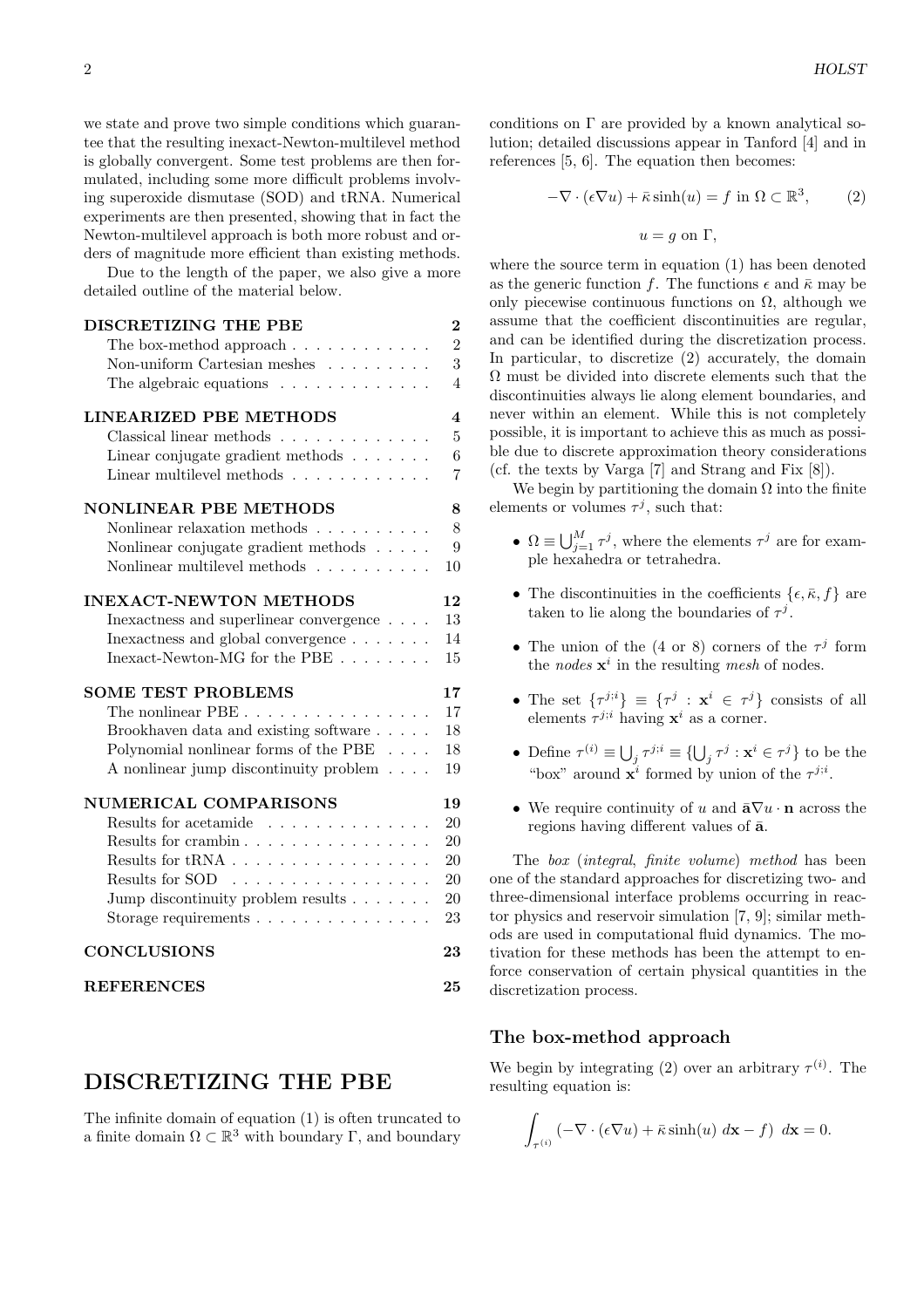Recalling the definition of  $\tau^{(i)}$  as the union over j of the  $\tau^{j;i}$ , and employing the divergence theorem for the first term in the equation above, yields:

$$
-\sum_{j}\int_{\partial\tau^{j;i}} (\epsilon \nabla u) \cdot \mathbf{n} \, ds + \sum_{j} \int_{\tau^{j;i}} (\bar{\kappa} \sinh(u) - f) \, d\mathbf{x} = 0,
$$

where  $\partial \tau^{j;i}$  is the boundary of  $\tau^{j;i}$  and **n** is the unit normal. Note that all interior surface integrals in the first term vanish, since  $\epsilon \nabla u \cdot \mathbf{n}$  must be continuous across the interfaces. We are left with:

$$
-\int_{\partial \tau^{(i)}} (\epsilon \nabla u) \cdot \mathbf{n} \, ds + \sum_{j} \int_{\tau^{j;i}} (\bar{\kappa} \sinh(u) - f) \, dx = 0,
$$

where  $\partial \tau^{(i)}$  denotes the boundary of  $\tau^{(i)}$ .

Since this last relationship holds exactly in each  $\tau^{(i)}$ , we can use this last equation to develop an approximation at the nodes  $\mathbf{x}_i = (x_i, y_i, z_i) \in \mathbb{R}^3$  at the "centers" of the  $\tau^{(i)}$  by employing quadrature rules and difference formulas. In particular, the volume integrals in the second two terms can be approximated with quadrature rules. Similarly, the surface integrals required to evaluate the first term can be approximated with quadrature rules, where  $\nabla u$  is replaced with an approximation. Error estimates can be obtained from difference and quadrature formulas [7], or more generally by analyzing the box-method as a special Petrov-Galerkin finite element method [10, 11].

## Non-uniform Cartesian meshes

The methods we develop in this paper for solving nonlinear algebraic equations can be applied quite generally to the equations arising from box or finite element method discretizations of nonlinear elliptic equations on very general non-Cartesian meshes. However, a few of the algebraic multilevel techniques we employ (discussed in more detail later in the paper and in [5, 6]) require logically Cartesian meshes. Note that logically Cartesian requires only that each mesh point have a nearest neighbor structure as for uniform Cartesian meshes, although the mesh lines need not be uniformly spaced, and the mesh axes need not be orthogonal, or even consist of straight lines at all. A logically Cartesian mesh is then clearly much more general than a non-uniform Cartesian mesh, which imposes the additional restriction that the axes consist of orthogonal straight lines. An example of a three-dimensional non-uniform Cartesian mesh, employing Chebyshev spacings around a centrally refined region, is shown in Figure 1.

Our implementations of the methods described in this paper, with which we will present numerical experiments in the sections to follow, are designed to allow a non-uniform Cartesian mesh to be employed, such as the mesh in Figure 1. The implementations treat



Figure 1: A 3D non-uniform Cartesian mesh.

all meshes as general non-uniform Cartesian meshes; no uniform mesh simplifications are employed. When possible, we will employ an adapted non-uniform Cartesian mesh, in order to discretize the given elliptic equation as accurately as possible near coefficient interfaces (for example, the nonlinear jump discontinuity test problem appearing later in the paper). Some of the numerical examples we consider, employing actual molecular data, require discretization on a uniform Cartesian mesh, since the sources of data currently available to us produce information only on uniform meshes (this is discussed in more detail later in the paper).

In this section we will therefore describe the box method in the case of a non-uniform Cartesian mesh, so that the  $\tau^j$  appearing above are hexahedral elements, whose six sides are parallel to the coordinate axes. By restricting our discussion to elements which are nonuniform Cartesian, the spatial mesh may be characterized by the nodal points

$$
\mathbf{x} = (x, y, z) \text{ such that } \begin{cases} x \in \{x_0, x_1, \dots, x_{I+1}\} \\ y \in \{y_0, y_1, \dots, y_{J+1}\} \\ z \in \{z_0, z_1, \dots, z_{K+1}\} \end{cases}.
$$

Any such mesh point we denote as  $\mathbf{x}_{ijk} = (x_i, y_j, z_k)$ , and we define the mesh spacings as

$$
h_i = x_{i+1} - x_i
$$
,  $h_j = y_{j+1} - y_j$ ,  $h_k = z_{k+1} - z_k$ ,

which are not required to be equal or uniform.

To each mesh point  $\mathbf{x}_{ijk} = (x_i, y_j, z_k)$ , we associate the closed three-dimensional hexahedral region  $\tau^{(ijk)}$ "centered" at  $\mathbf{x}_{ijk}$ , defined by

$$
x \in \left[x_i - \frac{h_{i-1}}{2}, x_i + \frac{h_i}{2}\right], \quad y \in \left[y_j - \frac{h_{j-1}}{2}, y_j + \frac{h_j}{2}\right],
$$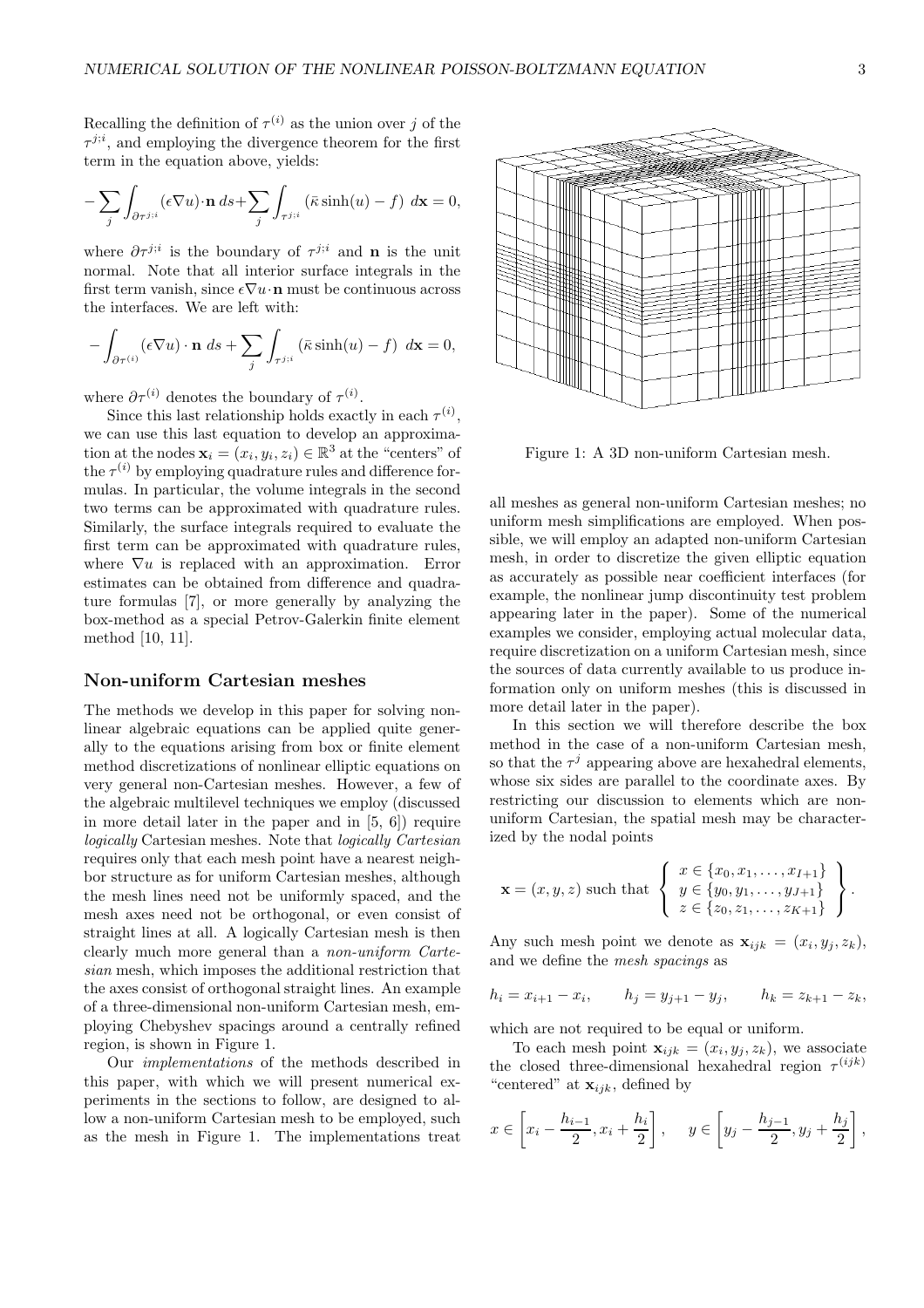$$
z\in \left[y_k-\frac{h_{k-1}}{2},z_k+\frac{h_k}{2}\right].
$$

Integrating (2) over  $\tau^{(ijk)}$  for each mesh-point  $\mathbf{x}_{ijk}$  and employing the divergence theorem as above yields as before:

$$
-\int_{\partial \tau^{(ijk)}} (\epsilon \nabla u) \cdot \mathbf{n} \, ds + \int_{\tau^{(ijk)}} (\bar{\kappa} \sinh(u) - f) \, dx = 0.
$$

The volume integrals are approximated with quadrature:

$$
\int_{\tau^{(ijk)}} p \, d\mathbf{x} \approx meas(\tau^{(ijk)}) p_{ijk},
$$

where  $p_{ijk} = p(\mathbf{x}_{ijk})$ , and where the volume of  $\tau^{(ijk)}$  is

$$
meas(\tau^{(ijk)}) = \left[\frac{(h_{i-1} + h_i)(h_{j-1} + h_j)(h_{k-1} + h_k)}{8}\right].
$$

Since  $\epsilon$  is a scalar, the surface integral reduces to:

$$
\int_{\partial \tau^{(ijk)}} \epsilon(u_x + u_y + u_z) \cdot \mathbf{n} \ ds.
$$

This integral reduces further to six two-dimensional plane integrals on the six faces of the  $\tau^{(ijk)}$ , and are approximated with the analogous two-dimensional rule, after approximating the partial derivatives with centered differences. Introducing the notation  $p_{i-1/2,j,k}$  =  $p(x_i-h_{i-1}/2, y_j, z_k)$ , and  $p_{i+1/2,j,k} = p(x_i+h_i/2, y_j, z_k)$ , the resulting discrete equations can be written as:

$$
\epsilon_{i-1/2,j,k} \left( \frac{u_{ijk} - u_{i-1,j,k}}{h_{i-1}} \right) \frac{(h_{j-1} + h_j)(h_{k-1} + h_k)}{4}
$$
  
+
$$
\epsilon_{i+1/2,j,k} \left( \frac{u_{ijk} - u_{i+1,j,k}}{h_i} \right) \frac{(h_{j-1} + h_j)(h_{k-1} + h_k)}{4}
$$
  
+
$$
\epsilon_{i,j-1/2,k} \left( \frac{u_{ijk} - u_{i,j-1,k}}{h_{j-1}} \right) \frac{(h_{i-1} + h_i)(h_{k-1} + h_k)}{4}
$$
  
+
$$
\epsilon_{i,j+1/2,k} \left( \frac{u_{ijk} - u_{i,j+1,k}}{h_j} \right) \frac{(h_{i-1} + h_i)(h_{k-1} + h_k)}{4}
$$
  
+
$$
\epsilon_{i,j,k-1/2} \left( \frac{u_{ijk} - u_{i,j,k-1}}{h_{k-1}} \right) \frac{(h_{i-1} + h_i)(h_{j-1} + h_j)}{4}
$$
  
+
$$
\epsilon_{i,j,k+1/2} \left( \frac{u_{ijk} - u_{i,j,k+1}}{h_k} \right) \frac{(h_{i-1} + h_i)(h_{j-1} + h_j)}{4}
$$
  
+
$$
meas(\tau^{(ijk)}) (\bar{\kappa}_{ijk} \sinh(u_{ijk}) - f_{ijk}) = 0.
$$

We have one such nonlinear algebraic equation for each  $u_{ijk}$  approximating  $u(\mathbf{x}_{ijk})$  at the nodes:

$$
\{\mathbf x_{ijk};\ i=0,\ldots,I+1; j=0,\ldots,J+1; k=0,\ldots,K+1\}.
$$

This set of equations represents the nonlinear algebraic system which we consider for the remainder of the paper.

#### The algebraic equations

After using the Dirichlet boundary data from (2), only equations for the interior nodes remain:

$$
\{\mathbf x_{ijk};\ i=1,\ldots,I;\ j=1,\ldots,J;\ k=1,\ldots,K\}.
$$

We denote the total number of unknowns in the system of equations as  $n = I \cdot J \cdot K$ , and it is convenient to consider a vector-oriented ordering of the unknowns. For the non-uniform Cartesian mesh we have described, the natural ordering is defined as:

$$
\mathbf{x}_p = \mathbf{x}_{ijk}, \qquad p = (k-1) \cdot I \cdot J + (j-1) \cdot I + i,
$$

where

$$
i = 1, ..., I; \quad j = 1, ..., J; \quad k = 1, ..., K,
$$

which defines a one-to-one mapping between  $x_p$  and  $x_{ijk}$ , and defines  $\mathbf{x}_p$  for  $p = 1, \ldots, n$ . Employing the natural ordering of the meshpoints to order the unknowns  $u_i$  in the vector  $u$  yields a single nonlinear algebraic system of equations of the form:

$$
Au + N(u) - f = 0,\t\t(3)
$$

where the vector f consists of components  $meas(\tau^{(i)})f_i$ for each of the mesh points  $x_i$ , and the function  $N(u)$  is a nonlinearity with "diagonal form", in that  $N(u) =$  $(N_1(u), \ldots, N_n(u))^T$ , with  $N_i(u) = N_i(u_i)$ . Here,  $N_i(u_i) = meas(\tau^{(i)})\bar{\kappa}(\mathbf{x}_i)\sinh(u_i)$ . In the linear case,  $N_i(u_i) = meas(\tau^{(i)})\bar{\kappa}(\mathbf{x}_i)u_i.$ 

The natural ordering of the unknowns  $u_i$  gives rise to a matrix A representing the linear part of (3) which is seven-banded and block-tridiagonal. This banded structure in the case of non-uniform Cartesian meshes allows for very efficient implementations of iterative methods for numerical solution of the discrete linear and nonlinear equations; the seven-banded form is depicted in Figure 2 for a  $3 \times 3 \times 3$  non-uniform Cartesian mesh.

It is not difficult to show  $[5, 6]$  that the matrix A in (3) arising from box method discretization on a nonuniform Cartesian mesh is symmetric positive definite (SPD). This symmetry property holds for both box and finite element method discretizations on very general meshes, and is a consequence of the fact that the original differential operator is formally self-adjoint. Note that simple finite differences do not naturally produce symmetric matrices from self-adjoint differential operators except for fully uniform Cartesian meshes, unless very special care is taken.

Much more difficult questions, which we will not consider further here, are the well-posedness of the full nonlinear system (3), as well as the original continuous problem  $(2)$ . It can be shown that both  $(3)$  and  $(2)$  have unique solutions depending continuously on the problem data. These and other technical questions are addressed quite fully in references [5, 6].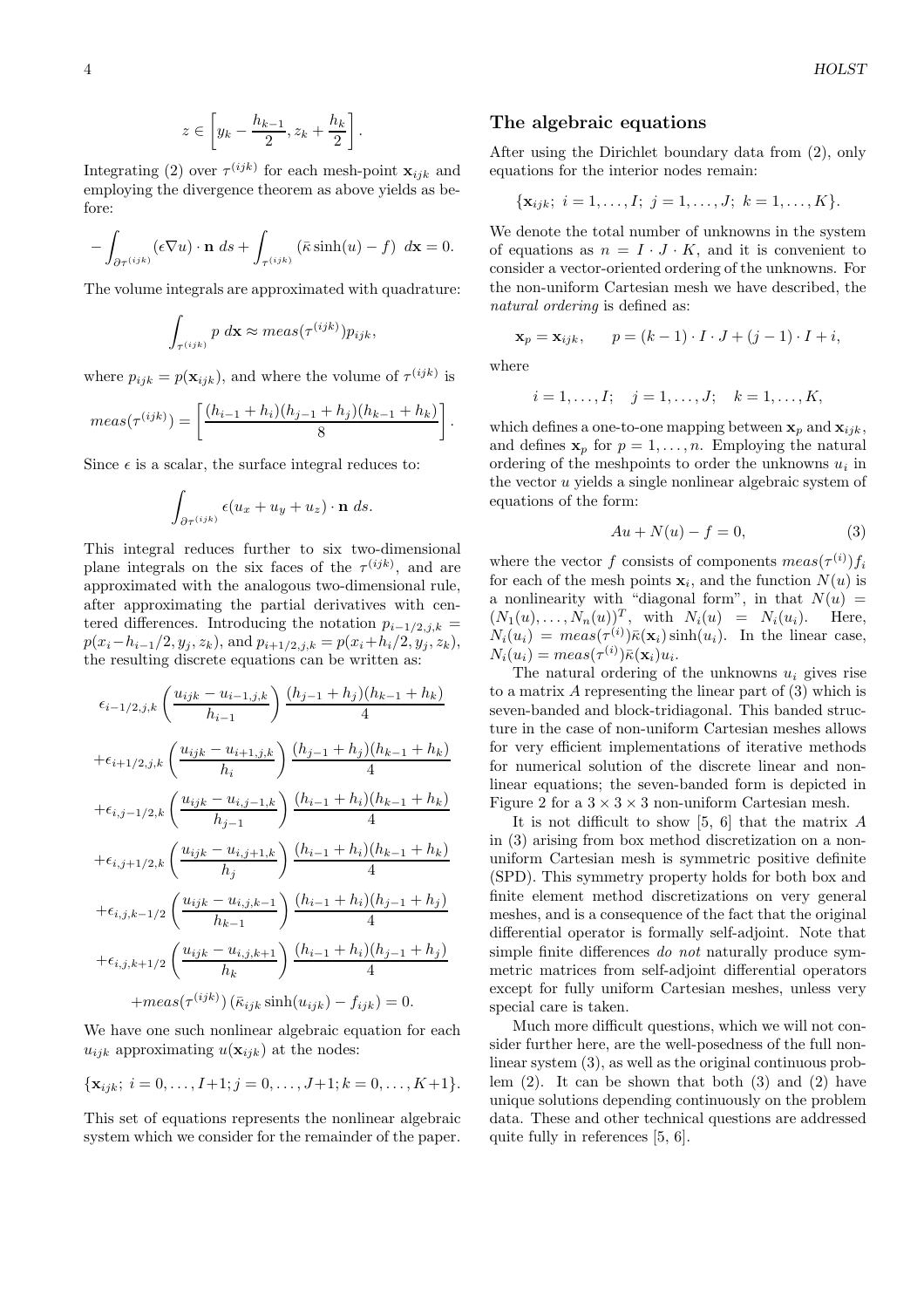

Figure 2: Banded matrix produced by the box-method.

# LINEARIZED PBE METHODS

If the nonlinear term in equation (3) is zero,  $N_i(u_i) \equiv 0$ , or if it is linear,  $N_i(u_i) = h^2 \bar{\kappa}(\mathbf{x}_i) u_i$ , in which case the term can be added to the diagonal of the matrix A in (3), then we are faced with linear algebraic equations:

$$
Au = f,\tag{4}
$$

where the matrix A is symmetric positive definite (SPD). The matrix A is a linear operator mapping  $\mathbb{R}^n$  into  $\mathbb{R}^n$ , the space  $\mathbb{R}^n$  being a linear space equipped with an innerproduct  $(\cdot, \cdot)$  inducing a norm  $\|\cdot\|$  defined as follows:

$$
(u, v) = \sum_{i=1}^{n} u_i v_i
$$
,  $||u|| = (u, u)^{1/2}$ ,  $\forall u, v \in \mathbb{R}^n$ .

Since the matrix A is SPD, it defines a second innerproduct and norm:

$$
(u, v)_A = (Au, v),
$$
  $||u||_A = (u, u)_A^{1/2},$   $\forall u, v \in \mathbb{R}^n.$ 

While our purpose here is not to discuss the mathematical structure of  $\mathbb{R}^n$ , the importance of either norm which we may associate with  $\mathbb{R}^n$  (and hence the inner-product which induces the particular norm) is that the norm defines a *metric* or *distance* function on the space  $\mathbb{R}^n$ , which allows us to measure the distance between points in  $\mathbb{R}^n$ . Equipped with only the inner-product and norm on  $\mathbb{R}^n$ , one can establish simple conditions for linear and nonlinear iterative methods to guarantee certain desirable convergence properties.

### Classical linear methods

Linear iteration methods for solving the equation (4) for the unknown  $u$  can be thought of as having the form:

#### Algorithm 1 *(Basic Linear Method for Au = f)*

$$
u^{i+1} = u^i + B(f - Au^i) = (I - BA)u^i + Bf,
$$

where B is an SPD matrix approximating  $A^{-1}$  in some sense, and where the method begins with some initial "guess" at the true solution u, namely  $u^0$ . Subtracting the above equation from the following identity for the true solution u:

$$
u = u - BAu + Bf,
$$

yields an equation for the error  $e^i = u - u^i$  at each iteration of the method:

$$
e^{i+1} = (I - BA)e^i = \dots = (I - BA)^{i+1}e^0.
$$
 (5)

The convergence of Algorithm 1, which refers to the question of whether  $u^i \to u$  (or equivalently  $e^i \to 0$ ) as  $i \to \infty$ , is determined completely by the spectral radius (the eigenvalue of largest magnitude) of the error propagation operator:

$$
E=I-BA,
$$

which we denote as  $\rho(E)$ .

e

**Theorem 1** The condition  $\rho(E) < 1$  is necessary and sufficient for convergence of Algorithm 1.

*Proof.* See for example Theorem 7.1.1 in Ortega [12].  $\Box$ 

If  $\lambda$  is an eigenvalue of E, then since  $|\lambda| ||u|| = ||\lambda u|| =$  $||Eu|| \le ||E|| ||u||$  for any norm  $||\cdot||$ , it follows that  $\rho(E) \le$  $||E||$  for all norms  $|| \cdot ||$  (equality holds if and only if E is symmetric with respect the inner-product defining  $\|\cdot\|$ . Therefore,  $||E|| < 1$  and  $||E||_A < 1$  are both sufficient conditions for convergence of Algorithm 1. In fact, it is the norm of the error propagation operator which will bound the reduction of the error at each iteration, which follows from (5):

$$
||e^{i+1}||_A \le ||E||_A ||e^i||_A \le ||E||_A^{i+1} ||e^0||_A. \tag{6}
$$

The spectral radius  $\rho(E)$  of the error propagator E is called the convergence factor for Algorithm 1, whereas the norm of the error propagator  $||E||$  is referred to as the contraction number (with respect to the particular choice of norm  $\|\cdot\|$ ).

We mention now some classical linear iterations for discrete elliptic equations  $Au = f$ , where A is an SPD matrix. Since A is SPD, we may write  $A = D - L - L^T$ , and where  $D$  is a diagonal matrix and  $L$  a strictly lowertriangular matrix. Some of the classical variations of Algorithm 1 take as  $B \approx A^{-1}$  the following: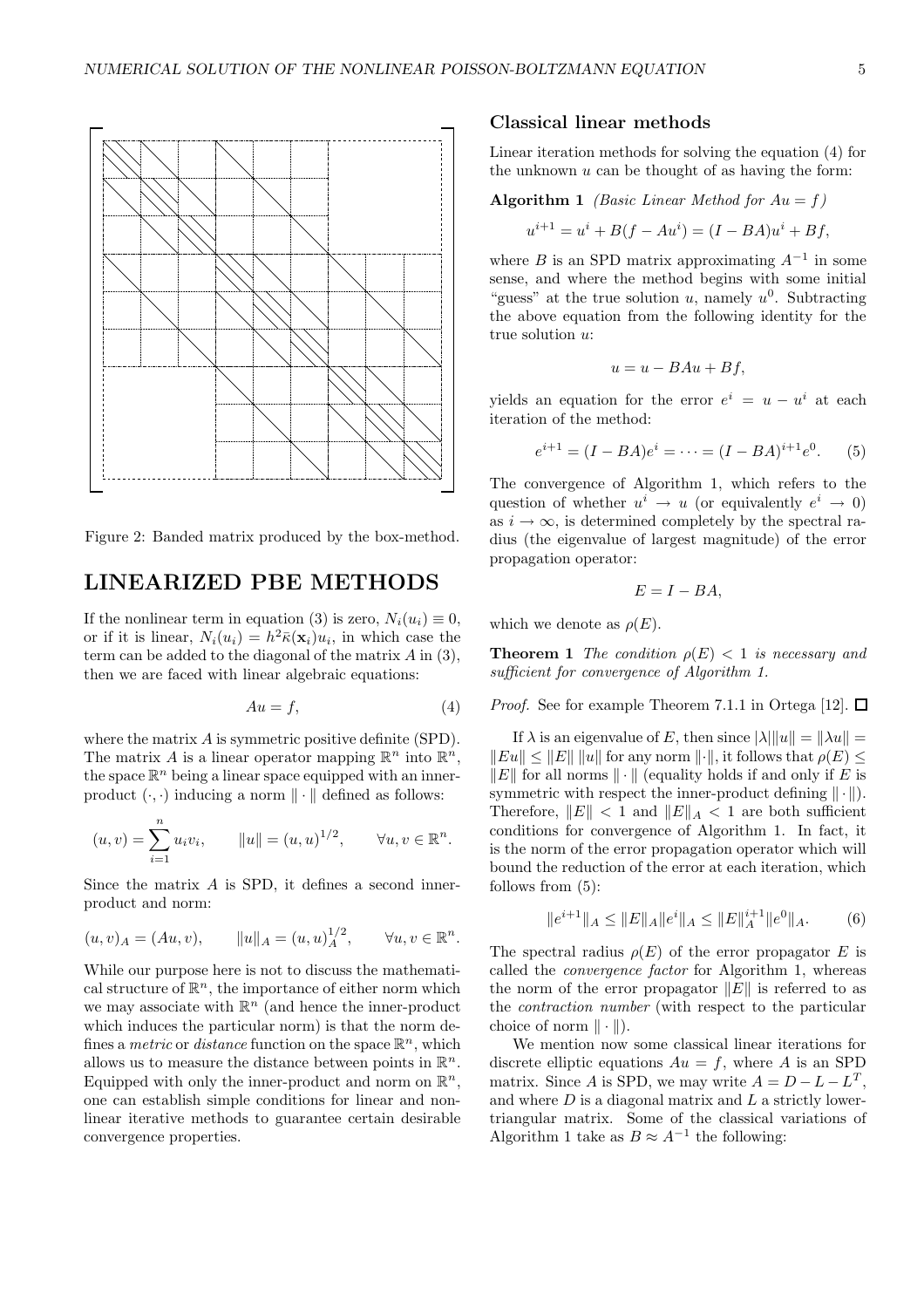Consider the case of the Poisson equation with zero Dirichlet boundary conditions discretized with the boxmethod on a uniform mesh with  $m$  mesh-points in each mesh direction  $(n = m^3)$  and mesh spacing  $h = 1/(m +$ 1). This is equation (2) with  $\epsilon \equiv 1$  and  $\bar{\kappa} \equiv 0$ . In this case, the eigenvalues of both A and the error propagation matrix E can be determined analytically, allowing for an analysis of the convergence rates of the Richardson, Jacobi, Gauss-Seidel, and SOR iterations:

| $(1)$ Richardson:   | $\rho(E) = 1 - O(h^2)$ |
|---------------------|------------------------|
| $(2)$ Jacobi:       | $\rho(E) = 1 - O(h^2)$ |
| $(3)$ Gauss-Seidel: | $\rho(E) = 1 - O(h^2)$ |
| $(4)$ SOR:          | $\rho(E) = 1 - O(h)$   |

The same dependence on  $h$  is exhibited for one- and two-dimensional problems. Therein lies the fundamental problem with all classical relaxation methods: as  $h \to 0$ , then for the classical methods  $\rho(E) \rightarrow 1$ , so that the methods converge more and more slowly as the problem size is increased. This same behavior is also demonstrated for discretized forms of more general equations on more general meshes, such as those considered in this paper.

In the paper of Nicholls and Honig [13], an adaptive SOR procedure is developed for the linearized Poisson-Boltzmann equation, employing a power method to estimate the largest eigenvalue of the Jacobi iteration matrix, which enables estimation of the optimal relaxation parameter for SOR using Young's formula (page 110 in Varga [7]). The eigenvalue estimation technique employed is similar to the power method approach discussed on page 284 in Varga [7]. In the implementation of the method in the computer program DEL-PHI, several additional techniques are employed to increase the efficiency of the method. In particular, a red/black ordering is employed allowing for vectorization, and array-oriented data structures (as opposed to three-dimensional grid data structures) are employed to maximize vector lengths. The implementation is also specialized to the linearized Poisson-Boltzmann equation, with constants hard-coded into the loops rather than loaded as vectors to reduce vector loads.

In several recent papers [5, 6, 14], we considered an SOR method provided with the optimal relaxation parameter, implemented with a red/black ordering and array oriented data structures, yielding maximal vector lengths and very high performance on both the Convex C240 and the Cray Y-MP. In detailed comparisons with specially designed linear multilevel methods (which we will briefly review in a moment), experiments indicated that the linear multilevel methods were superior to the relaxation methods such as SOR, and the superiority grew with the problem size.

### Linear conjugate gradient methods

The conjugate gradient (CG) method was developed by Hestenes and Stiefel [15] for linear systems with symmetric positive definite operators A. It is common to precondition the linear system by the SPD preconditioning operator  $B \approx A^{-1}$ , in which case the generalized or preconditioned conjugate gradient method [16] results. Our purpose in this section is to briefly examine the algorithm and its contraction properties. The Omin [17] implementation of the CG method has the form:

#### Algorithm 2 (Preconditioned CG)

Let 
$$
u^0 \in \mathbb{R}^n
$$
 be given.  
\n $r^0 = f - Au^0$ ,  $s^0 = Br^0$ ,  $p^0 = s^0$ .  
\nDo  $i = 0, 1, ...$  until convergence:  
\n $\alpha_i = (r^i, s^i)/(Ap^i, p^i)$   
\n $u^{i+1} = u^i + \alpha_i p^i$   
\n $r^{i+1} = r^i - \alpha_i Ap^i$   
\n $s^{i+1} = Br^{i+1}$   
\n $\beta_{i+1} = (r^{i+1}, s^{i+1})/(r^i, s^i)$   
\n $p^{i+1} = s^{i+1} + \beta_{i+1} p^i$   
\nEnd do.

The algorithm can be shown to converge in  $n$  steps since the preconditioned operator BA is A-SPD [17]. Note that if  $B = I$ , then this algorithm is exactly the Hestenes and Stiefel algorithm. It can be shown (see for example references [5, 6] for a more complete discussion and additional references) that the error in the conjugate gradient method contracts according to the following formula:

$$
|e^{i+1}\|_{A} \leq 2\left(\frac{\sqrt{\kappa_{A}(BA)}-1}{\sqrt{\kappa_{A}(BA)}+1}\right)^{i+1} \|e^{0}\|_{A},
$$

ke

where the *generalized* or A-condition number of the matrix  $BA$  is defined as the quantity

$$
\kappa_A(BA) = \|BA\|_A \|(BA)^{-1}\|_A = \frac{\lambda_{\max}(BA)}{\lambda_{\min}(BA)}.
$$

It is not difficult to show (cf. references [5, 6]) that the spectral radius of a linear method defined by a SPD B, provided with an optimal relaxation parameter, is given by:

$$
\delta_{\rm opt} = 1 - \frac{2}{1 + \kappa_A (BA)},\tag{7}
$$

whereas the CG contraction is bounded by:

$$
\delta_{cg} = 1 - \frac{2}{1 + \sqrt{\kappa_A(BA)}}.\tag{8}
$$

Assuming  $B \neq A^{-1}$ , we always have  $\kappa_A(BA) > 1$ , so we must have that  $\delta_{cg} < \delta_{opt} \leq \delta$ , where  $\delta$  is the contraction rate of the linear method defined by B. This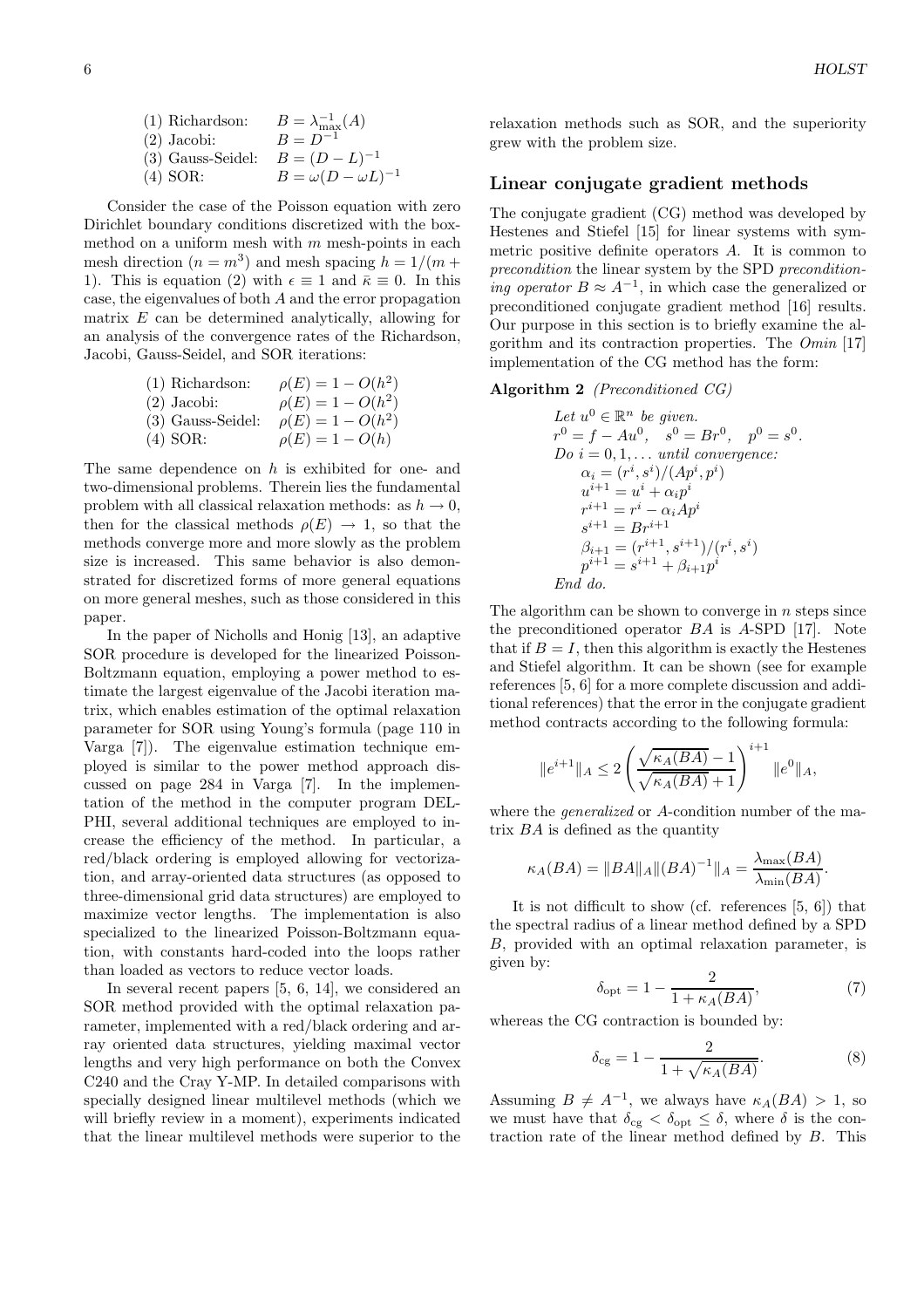implies that it always pays in terms of an improved contraction number to use the conjugate gradient method to accelerate a linear method; the question remains of course whether the additional computational labor involved will be amortized by the improvement.

Unfortunately, the convergence rates of both linear methods and conjugate gradient methods depend on the condition number  $\kappa_A(BA)$ . When B is defined by the standard linear methods or other approaches such as incomplete factorizations, it is not difficult to show that  $\kappa_A(BA)$  grows with the problem size, sometimes quite rapidly, which results in the contraction rates (7) and (8) worsening (approaching 1) as the problem size is increased. Multilevel methods were created to solve exactly this problem; in many cases, it can be shown that  $\kappa_A(BA)$  remains bounded, independent of the problem size, when the operator  $B$  is defined by a multigrid algorithm.

The application of conjugate gradient methods to the Poisson-Boltzmann equation is discussed by Davis and McCammon [18], including comparisons with some classical iterative methods such as SOR. The conclusions of their study were that conjugate gradient methods were substantially more efficient than relaxation methods including SOR, and that incomplete factorizations were effective preconditioning techniques for the linearized Poisson-Boltzmann equation. We showed in several recent papers [5, 6, 14] that in fact for the problem sizes typically considered, the advantage of conjugate gradient methods over SOR is not so clear if an efficient SOR procedure is implemented, and if a near optimal parameter is available. Of course, if larger problem sizes are consider, then the superior complexity properties of the conjugate gradient methods in three-dimensions (cf. references [5, 6] for a detailed discussion) will eventually yield a more efficient technique than SOR.

In recent papers [5, 6, 14], we also considered several more advanced preconditioners than considered in by Davis and McCammon [18], including methods developed by van der Vorst and others [19], which employ special orderings to improve vectorization during the back substitutions. We presented experiments with a preconditioned conjugate gradient method (implemented so as to yield maximal vector lengths and high performance), provided with four different preconditioners: (1) diagonal scaling; (2) an incomplete Cholesky factorization (the method for which Davis and McCammon present results  $[18]$ ;  $(3)$  the same factorization but with a *plane*diagonal-wise ordering [19] allowing for some vectorization of the backsolves; and (4) a vectorized modified incomplete Cholesky factorization [19] with modification parameter  $\alpha = 0.95$ , which has an improved convergence rate over standard ICCG. Experiments indicated that the linear multilevel methods were superior to all of the conjugate gradient methods, and the superiority grew with the problem size.

## Linear multilevel methods

Multilevel (or *multigrid*) methods are highly efficient numerical techniques for solving the algebraic equations arising from the discretization of partial differential equations. These methods were developed in direct response to the deficiencies of the classical iterations and conjugate gradient methods discussed in the previous sections. Some of the early fundamental papers are are due to Brandt [20] and Hackbusch [21], and a comprehensive analysis of the many different aspects of these methods is given in the text by Hackbusch [22].

Consider the nested sequence of finite-dimensional spaces  $\mathbb{R}^{n_1} \subset \mathbb{R}^{n_2} \subset \cdots \subset \mathbb{R}^{n_J} \equiv \mathbb{R}^n$ . To formulate a multigrid method, we require prolongation operators  $I_{k-1}^k$  mapping  $\mathbb{R}^{n_{k-1}}$  into  $\mathbb{R}^{n_k}$ , restriction operators  $I_k^{k-1}$  mapping ℝ<sup>n<sub>k</sub></sup> into ℝ<sup>n<sub>k-1</sub></sup>, and coarse space problems  $A_k u_k = f_k$ , where  $A_k$  maps  $\mathbb{R}^{n_k}$  into itself. We also require *smoothing* operators  $R_k \approx A_k^{-1}$ . The prolongation typically corresponds to an interpolation, and the restriction is taken as a multiple of the transpose,  $I_{k-1}^{k-1} = cI_{k-1}^{k}$ . We begin with the problem  $Au = f$  in the finest space  $\mathbb{R}^n$ , and in each space  $\mathbb{R}^{n_k}$  we must somehow construct the approximating coarse system  $A_k u_k = f_k$ of fewer dimensions, the smoothing operators  $R_k \approx A_k^{-1}$ , and the transfer operators  $I_k^{k-1}$  and  $I_{k-1}^k$  relating adjacent spaces.

If we can construct the various operators mentioned above, then the multilevel or multigrid algorithm can be stated in a very simple recursive fashion. For the linear system  $Au = f$  in the finest space  $\mathbb{R}^n$ , the algorithm returns the approximate solution  $u^{i+1}$  after one iteration of the method applied to the initial approximate  $u^i$ .

Algorithm 3 (Symmetric Multilevel Method)

$$
u^{i+1} = ML(J, u^i, f)
$$

where  $u_k^1 = ML(k, u_k^0, f_k)$  is defined recursively:

IF (k = 1) THEN:  
\n(1) Direct solve: 
$$
u_1^1 = A_1^{-1} f_1
$$
.  
\nELSE:  
\n(1) Pre-smooth:  $w_k = u_k^0 + R_k^T (f_k - A_k u_k^0)$ .  
\n(2) Correction:  $v_k = w_k$   
\n $+ I_{k-1}^k \{ML(k-1, 0, I_k^{k-1}[f_k - A_k w_k])\}$   
\n(3) Post-smooth:  $u_k^1 = v_k + R_k (f_k - A_k v_k)$ .  
\nEND.

The transpose  $R_k^T$  of the post-smoothing operator  $R_k$  is used for the pre-smoothing operator because it can be shown that the resulting operator  $B$  defined implicitly by the multigrid algorithm is symmetric; in other words, multigrid can be viewed as the basic linear method (1),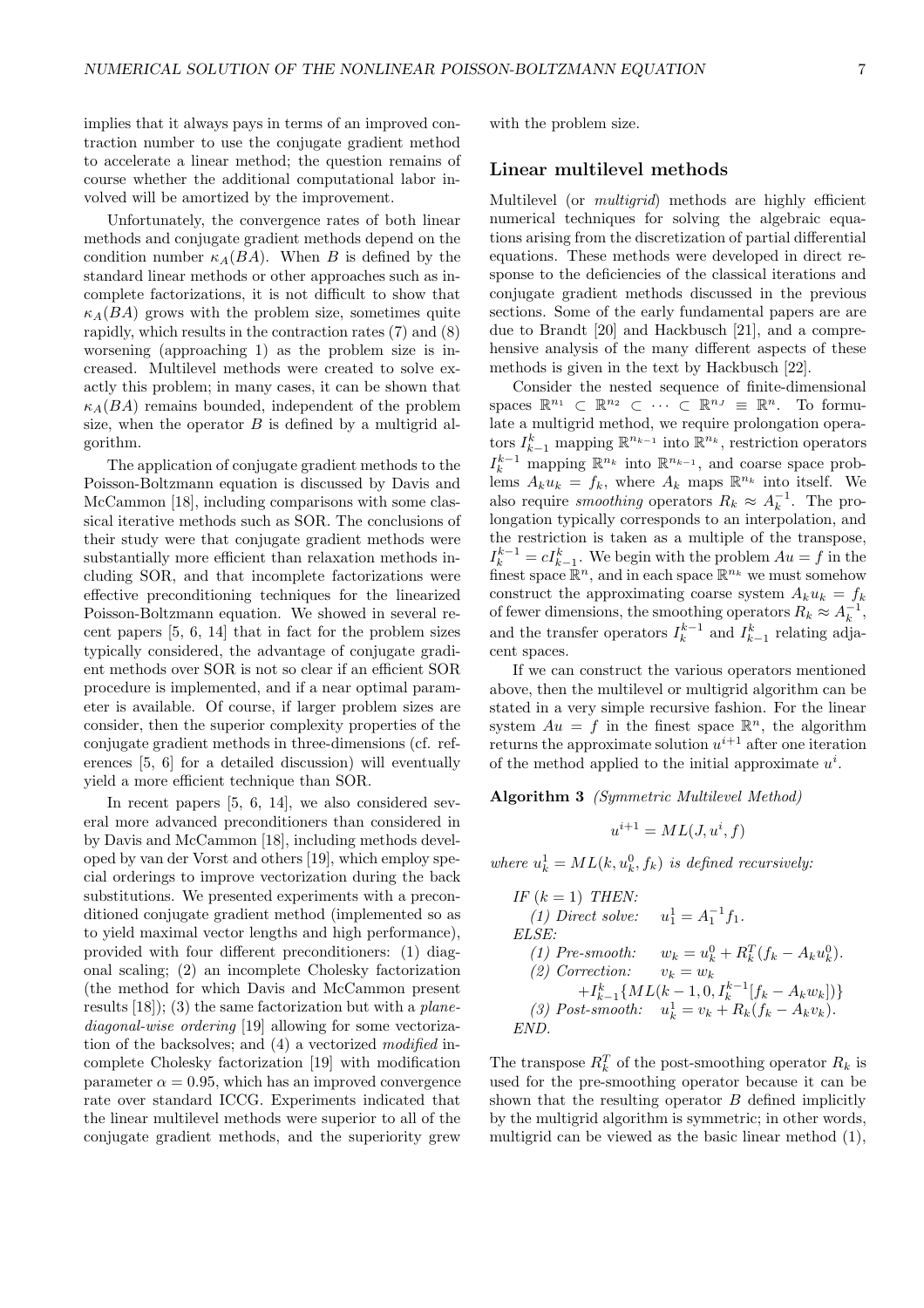

Figure 3: Various multilevel algorithms.

where the symmetric operator  $B$  is only defined implicitly. Therefore, the multigrid algorithm can also be used as a preconditioner for the conjugate gradient method, even though  $B$  is not explicitly available.

The procedure just outlined involving correcting with the coarse space once each iteration is referred to as the V-cycle [20]. Another variation is termed the Wcycle, in which two coarse space corrections are performed per level at each iteration. More generally, the p-cycle would involve p coarse space corrections per level at each iteration for some integer  $p \geq 1$ . The full multigrid method [20] or nested iteration technique [22] begins with the coarse space, prolongates the solution to a finer space, performs a p-cycle, and repeats the process, until a p-cycle is performed on the finest level. The methods can be depicted as in Figure 3.

Various techniques have been proposed for constructing the coarse problems  $A_k u_k = f_k$ . We mention in particular the references [23, 24, 25, 26], in which most of the techniques currently in use, including those discussed below, were first discovered and developed. Note that a simple discretization of the same differential equation, but on coarser meshes, is effective only in the case of smooth coefficients. In the presence of discontinuous coefficients, convergent multigrid methods can be constructed only if special care is taken in the construction of the coarse space subproblems  $A_k u_k = f_k$ , and in the construction of the transfer operators  $I_{k-1}^k$  and  $I_k^{k-1}$ . The effectiveness of coefficient averaging techniques, applied to the linearized Poisson-Boltzmann equation, is discussed in detail in Holst and Saied [14], and also in references [5, 6]. A more robust approach is to algebraically enforce the variational conditions

$$
A_{k-1} = I_k^{k-1} A_k I_{k-1}^k, \qquad I_k^{k-1} = (I_{k-1}^k)^T. \tag{9}
$$

This technique is described in detail and applied to the linearized Poisson-Boltzmann equation and related problems in references [5, 6]. While it is quite computationally complex to impose (9) algebraically (the expressions for which require a symbolic manipulator such as MAPLE), the advantage of this approach can be demonstrated both theoretically and numerically [5, 6]. Note however that for the linearized Poisson-Boltzmann equation, the less expensive coefficient averaging approach has been shown to be sufficient to produce very efficient multigrid methods for nearly all test problems we have encountered, and for the purposes of this paper, we will consider mainly methods based on coefficient averaging, as presented in Holst and Saied [14].

In an earlier paper [14], we presented results for the linearized Poisson-Boltzmann equation for a single multilevel method, which was selected from several multilevel methods as the most efficient; several different multilevel methods for a more difficult jump discontinuity test problem are compared in references [5, 6]. The particular multilevel method chosen in Holst and Saied [14] for the linearized Poisson-Boltzmann equation was constructed from the following components (discussed in detail in Holst and Saied [14] and in references [5, 6]).

A harmonic coefficient averaging technique was used to create coefficients for the coarser mesh problems, and a standard box method was used to discretize the problem on the coarse mesh using the averaged coefficients. Operator-based prolongation was also employed. The pre- and post-smoothing operators which we employed corresponded to red/black Gauss-Seidel iterations, where each smoothing step consisted of  $\nu$  sweeps. with each sweep consisting of one sub-sweep with the red points followed by one sub-sweep with the black points. A variable v-cycle [27] approach to accelerating multilevel convergence was employed, so that the number of pre- and post-smoothing sweeps changes on each level; in our implementation, the number of pre- and postsmoothing sweeps at level k was given by  $\nu = 2^{J-k}$ , so that one pre- and post-smoothing was performed on the finest level  $k = J$ , and  $\nu = 2^{J-1}$  sweeps on the coarsest level  $k = 1$ , with the number increasing geometrically on coarser levels. The coarse problem was solved with the Hestenes-Stiefel conjugate gradient method (Algorithm 2 with  $B = I$ ). It was demonstrated in Holst and Saied [14] that this multilevel methods was substantially more efficient than relaxation and conjugate gradient methods for the linearized Poisson-Boltzmann equation and similar problems.

# NONLINEAR PBE METHODS

Studies of numerical solution techniques for the nonlinear Poisson-Boltzmann equation have employed nonlinear Gauss-Seidel methods [28], nonlinear SOR methods [13], nonlinear conjugate gradient methods [29], and more recently, nonlinear multigrid methods [5, 6, 30]. Therefore, we will focus on these methods for the comparisons to inexact-Newton-multilevel methods in following sections. We first briefly describe these methods, and then discuss what results were obtained with these methods for the nonlinear Poisson-Boltzmann equation.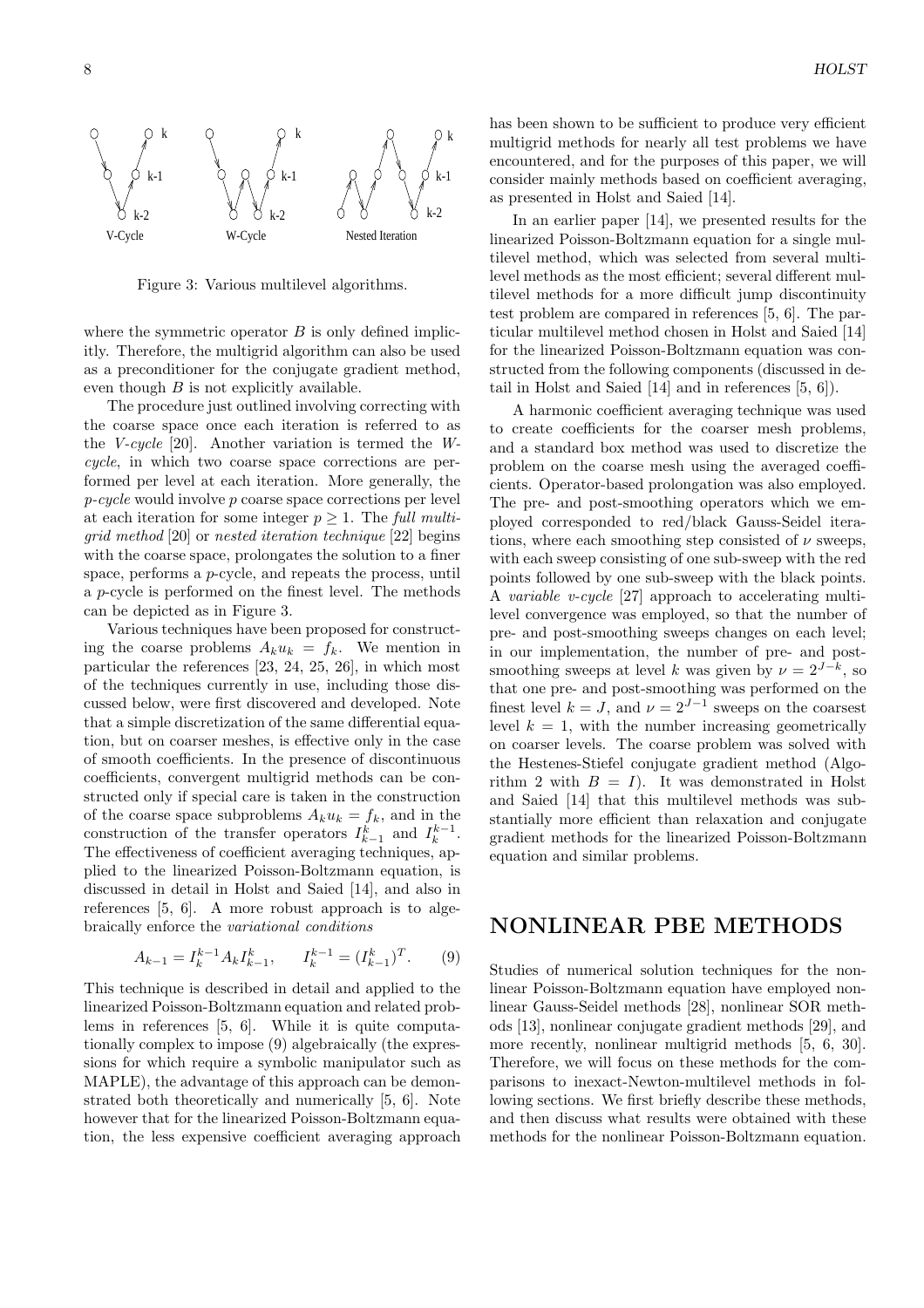## Nonlinear relaxation methods

The classical linear methods discussed earlier, such as Gauss-Seidel and SOR, can be extended in the obvious way to nonlinear algebraic equations of the form (3). In each case, the method can be viewed as a fixed-point iteration:

$$
u^{n+1} = G(u^n).
$$

Of course, implementations of these methods, which we refer to as nonlinear Gauss-Seidel and nonlinear SOR methods, now require the solution of a sequence of onedimensional nonlinear problems for each unknown in one step of the method. Since the one-dimensional nonlinear problems are often solved with Newton's method, these methods are also referred to as Gauss-Seidel-Newton and SOR-Newton methods, meaning that the Gauss-Seidel or SOR iteration is the main or outer iteration, whereas the inner iteration is performed by Newton's method.

The convergence properties of these types of methods, as well as a myriad of variations and related methods, are discussed in detail in Ortega and Rheinboldt [31]. Note, however, that the same difficulty arising in the linear case also arises here: as the problem size is increased (the mesh size is reduced), these methods converge more and more slowly. As a result, we will consider alternative methods in a moment, such as nonlinear conjugate gradient methods, nonlinear multilevel methods, and finally inexact-Newton methods.

Nonlinear Gauss-Seidel is used by Allison et al. [28] for the nonlinear Poisson-Boltzmann equation, where a nonlinear Gauss-Seidel procedure is developed for the full nonlinear Poisson-Boltzmann equation, employing a continuation method to handle the numerical difficulties created by the exponential nonlinearity. Polynomial approximations of the exponential function are employed, and the degree of the polynomial is continued from degree one (linearized Poisson-Boltzmann equation) to degree nineteen. At each continuation step, the nonlinear Poisson-Boltzmann equation employing the weaker nonlinearity is solved with nonlinear Gauss-Seidel iteration. The final degree nineteen solution is then used as an initial approximation for the full exponential nonlinear Poisson-Boltzmann equation, and nonlinear Gauss-Seidel is used to resolve the final solution. This procedure, while perhaps one of the first numerical solutions produced for the full nonlinear problem, is extremely time-consuming.

An improvement is, as in the linear case, to employ a nonlinear SOR iteration. The procedure works very well for the nonlinear Poisson-Boltzmann equation in many situations and is extremely efficient [13]; unfortunately, there are cases where the iteration diverges [32, 13]. In particular, it is noted on page 443 of Nicholls and Honig [13] that if the potential in the solvent (where the exponential term is evaluated) passes a threshold value of seven or eight, then the nonlinear SOR method they propose diverges. We will present some experiments with a nonlinear SOR iteration, provided with an experimentally determined near optimal relaxation parameter, and implemented with a red/black ordering and array oriented data structures for high performance.

### Nonlinear conjugate gradient methods

Let A be an SPD matrix,  $B(\cdot)$  a nonlinear mapping from  $\mathbb{R}^n$  into  $\mathbb{R}$ , and let  $(\cdot, \cdot)$  denote an inner-product in  $\mathbb{R}^n$ . The following minimization problem:

Find 
$$
u \in \mathbb{R}^n
$$
 such that  $J(u) = \min_{v \in \mathbb{R}^n} J(v)$ ,

where

$$
J(u) = \frac{1}{2}(Au, u) + B(u) - (f, u),
$$

is equivalent to the associated zero-point problem:

Find  $u \in \mathbb{R}^n$  such that  $F(u) = Au + N(u) - f = 0$ ,

where  $N(u) = B'(u)$ ; this follows by simply differentiating  $J(u)$  to obtain the gradient mapping  $F(\cdot)$  associated with  $J(\cdot)$ . We will assume here that both problems are uniquely solvable. A more detailed discussion of convex functionals and their related gradient mappings can be found in references [5, 6].

An effective approach for solving the zero-point problem, by exploiting the connection with the minimization problem, is the Fletcher-Reeves version [33] of the nonlinear conjugate gradient method, which takes the form:

#### Algorithm 4 (Fletcher-Reeves Nonlinear CG)

Let 
$$
u^0 \in \mathbb{R}^n
$$
 be given.  
\n $r^0 = f - N(u^0) - Au^0$ ,  $p^0 = r^0$ .  
\nDo  $i = 0, 1, ...$  until convergence:  
\n $\alpha_i = (see\ below)$   
\n $u^{i+1} = u^i + \alpha_i p^i$   
\n $r^{i+1} = r^i + N(u^i) - N(u^{i+1}) - \alpha_i Ap^i$   
\n $\beta_{i+1} = (r^{i+1}, r^{i+1})/(r^i, r^i)$   
\n $p^{i+1} = r^{i+1} + \beta_{i+1} p^i$   
\nEnd do.

The directions  $p^i$  are computed from the previous direction and the new residual, and the steplength  $\alpha_i$ is chosen to minimize the associated functional  $J(\cdot)$  in the direction  $p^i$ . In other words,  $\alpha_i$  is chosen to minimize  $J(u^i + \alpha_i p^i)$ , which is equivalent to solving the one-dimensional zero-point problem:

$$
\frac{dJ(u^i + \alpha_i p^i)}{d\alpha_i} = 0.
$$

Given the form of  $J(\cdot)$  above, we have that

$$
J(u^i + \alpha_i p^i) = \frac{1}{2}(A(u^i + \alpha_i p^i), u^i + \alpha_i p^i)
$$
  
+ 
$$
B(u^i + \alpha_i p^i) - (f, u^i + \alpha_i p^i)
$$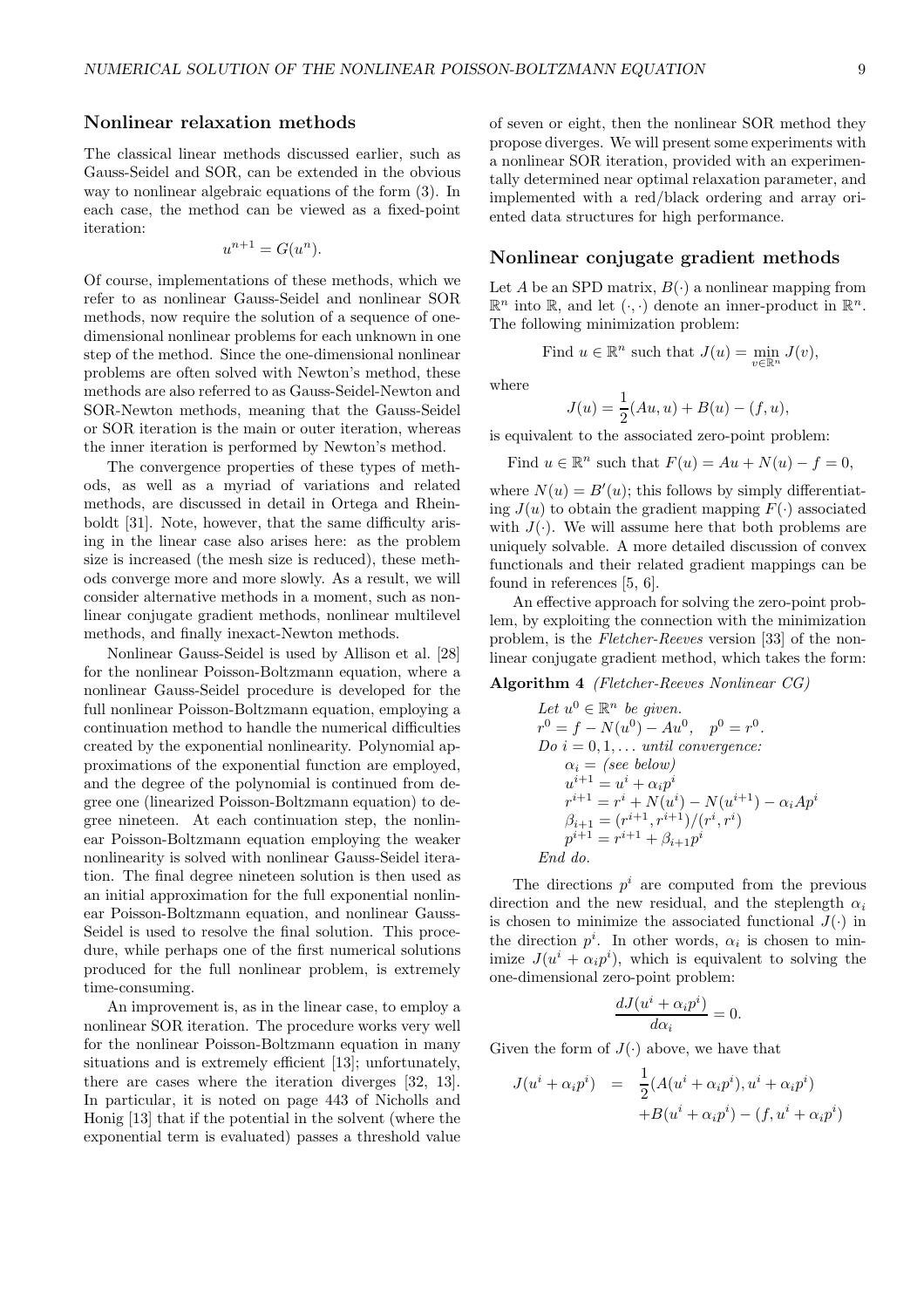A simple differentiation with respect to  $\alpha_i$  (and some simplification) gives:

$$
\frac{dJ(u^i + \alpha_i p^i)}{d\alpha_i} = \alpha_i (Ap^i, p^i) - (r^i, p^i)
$$
  
+ 
$$
(N(u^i + \alpha_i p^i) - N(u^i), p^i),
$$

where  $r^i = f - N(u^i) - Au^i$  is the nonlinear residual. The second derivative with respect to  $\alpha_i$  will be useful also, which is easily seen to be:

$$
\frac{d^2 J(u^i + \alpha_i p^i)}{d\alpha_i^2} = (Ap^i, p^i) + (N'(u^i + \alpha_i p^i)p^i, p^i).
$$

Now, Newton's method for solving the zero-point problem for  $\alpha_i$  takes the form:

$$
\alpha_i^{m+1} = \alpha_i^m - \delta^m
$$

where

$$
\delta^{m} = \frac{dJ(u^{i} + \alpha_{i}^{m} p^{i})/d\alpha_{i}}{d^{2} J(u^{i} + \alpha_{i}^{m} p^{i})/d\alpha_{i}^{2}}
$$

$$
= \frac{\alpha_{i}^{m} (Ap^{i}, p^{i}) - (r^{i}, p^{i}) + (N(u^{i} + \alpha_{i}^{m} p^{i}) - N(u^{i}), p^{i})}{(Ap^{i}, p^{i}) + (N'(u^{i} + \alpha_{i}^{m} p^{i}) p^{i}, p^{i})}
$$

.

The quantities  $(Ap^i, p^i)$  and  $(r^i, p^i)$  can be computed once at the start of each line search for  $\alpha_i$ , each requiring an inner-product  $(Ap^i)$  is available from the CG iteration). Each Newton iteration for the new  $\alpha_i^{m+1}$  then requires evaluation of the nonlinear term  $N(u^{i} + \alpha_i^{m} p^{i})$ and inner-product with  $p^i$ , as well as evaluation of the derivative mapping  $N'(u^i + \alpha_i p^i)$ , application to  $p^i$ , followed by inner-product with  $p^i$ .

In the case that  $N(\cdot)$  arises from the discretization of a nonlinear partial differential equation and is of diagonal form, meaning that the j-th component function of the vector  $N(\cdot)$  is a function of only the j-th component of the vector of nodal values u, or  $N_i(u) = N_i(u_i)$ , then the resulting Jacobian matrix  $N'(\cdot)$  of  $N(\cdot)$  is a diagonal matrix. This situation occurs with box-method discretizations of the nonlinear Poisson-Boltzmann equation and similar equations. As a result, computing the term  $(N'(u^i + \alpha_i p^i)p^i, p^i)$  can be performed with fewer operations than two inner-products.

The total cost for each Newton iteration (beyond the first) is then evaluation of  $N(\cdot)$  and  $N'(\cdot)$ , and something less than three inner-products. Therefore, the line search can be performed fairly inexpensively in certain situations. If alternative methods are used to solve the one-dimensional problem defining  $\alpha_i$ , then evaluation of the Jacobian matrix can be avoided altogether, although the Jacobian matrix is cheaply computable in the particular applications we are interested in here.

Note that if the nonlinear term  $N(\cdot)$  is absent, then the zero-point problem is linear and the associated energy functional is quadratic:

$$
F(u) = Au - f = 0, \qquad J(u) = \frac{1}{2}(Au, u) - (f, u).
$$

In this case, the Fletcher-Reeves CG algorithm reduces to exactly the Hestenes-Stiefel [15] linear conjugate gradient algorithm (Algorithm 2 discussed earlier, with the preconditioner  $B = I$ ). The exact solution to the linear problem  $Au = f$ , as well as to the associated minimization problem, can be reached in no more than  $n$  steps, where *n* is the dimension of the space  $\mathbb{R}^n$  (see Theorem 8.6.1 in Ortega and Rheinboldt [31]). The calculation of the steplength  $\alpha_i$  no longer requires the iterative solution of a one-dimensional minimization problem with Newton's method, since:

$$
\frac{dJ(u^i + \alpha_i p^i)}{d\alpha_i} = \alpha_i (Ap^i, p^i) - (r^i, p^i) = 0
$$

yields an explicit expression for the  $\alpha_i$  which minimizes the functional  $J$  in the direction  $p^i$ :

$$
\alpha_i = \frac{(r^i, p^i)}{(Ap^i, p^i)}.
$$

In the recent paper of Luty et. al [29], a nonlinear conjugate gradient method is applied to the nonlinear Poisson-Boltzmann equation. The conclusions of their study were that the Fletcher-Reeves variant of the nonlinear conjugate gradient method, which is the natural extension of the Hestenes-Stiefel algorithm they had employed for the linearized Poisson-Boltzmann equation in an earlier study [18], was an effective technique for the nonlinear Poisson-Boltzmann equation. We note that it is remarked on page 1117 of the paper by Luty et al. [29] that solution time for the nonlinear conjugate gradient method on the full nonlinear problem is five times greater than for the linear method applied to the linearized problem. We will present experiments with the standard Fletcher-Reeves nonlinear conjugate gradient method, Algorithm 4, which they employed. Our implementation is aggressively optimized for high performance.

## Nonlinear multilevel methods

Fully nonlinear multilevel methods were developed originally by Brandt [20] and Hackbusch [34]. These methods attempt to avoid Newton-linearization by accelerating nonlinear relaxation methods with multiple coarse problems. We are again concerned with the problem:

$$
F(u) = Au + N(u) - f = 0.
$$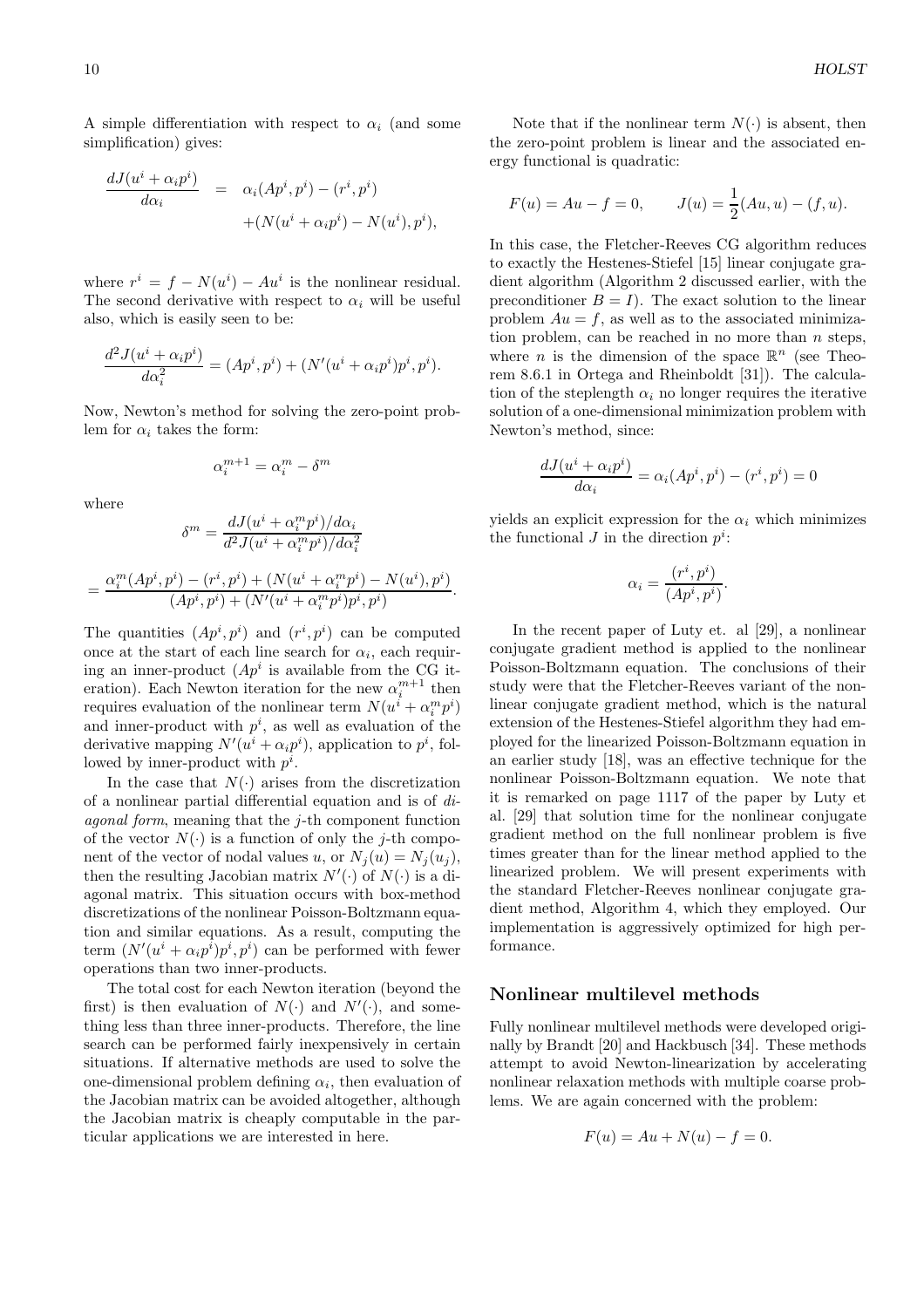Let us introduce the notation  $M(\cdot) = A + N(\cdot)$ , which yields the equivalent problem:

$$
M(u) = f.
$$

Consider a nested sequence of finite-dimensional spaces  $\mathbb{R}^{n_1} \subset \mathbb{R}^{n_2} \subset \cdots \subset \mathbb{R}^{n_J} \equiv \mathbb{R}^n$ , where  $\mathbb{R}^{n_J}$  is the finest space and  $\mathbb{R}^{n_1}$  the coarsest space, each space being connected to the others via prolongation and restriction operators, exactly as in the linear case described earlier. The full approximation scheme [20] or the nonlinear multigrid method [22] has the following form:

Algorithm 5 (Nonlinear Multilevel Method)

$$
u^{i+1} = NML(J, u^i, f)
$$

where  $u_k^1 = NML(k, u_k^0, f_k)$  is defined recursively:

IF  $(k = 1)$  THEN:  $(1)$  Solve directly:  $_1^1 = M_1^{-1}(f_1).$ ELSE: (1) Restriction:  $u_{k-1} = I_k^{k-1} u_k^0,$  $r_{k-1} = I_k^{k-1}(f_k - M_k(u_k^0)).$ (2) Coarse source term:  $f_{k-1} = M_{k-1}(u_{k-1}) - r_{k-1}.$ (3) Coarse problem:  $w_{k-1} = u_{k-1} - NML(k-1, u_{k-1}, f_{k-1}).$  $(4)$  Prolongation:  $k^{k}_{k-1}$   $w_{k-1}$ .  $(5)$  Damping parameter:  $(6)$  Correction:  $k_k = u_k^0 + \lambda w_k.$ <br>  $k_k^1 = S_k(v_k, f_k).$  $(7)$  Post-smoothing: END.

The practical aspects of this algorithm and variations are discussed by Brandt [20], and a convergence theory has been developed by Hackbusch [22], and more recently by Hackbusch and Reusken [35, 36, 37, 38].

Note that we have introduced a damping parameter  $\lambda$  in the coarse space correction step of Algorithm 5. In fact, without this damping parameter, the algorithm fails for difficult problems such as those with exponential or rapid nonlinearities. To explain how the damping parameter is chosen, we refer back to our discussion of nonlinear conjugate gradient methods. We begin with the following energy functional:

$$
J_k(u_k) = \frac{1}{2}(A_k u_k, u_k)_k + B_k(u_k) - (f_k, u_k)_k.
$$

As we have seen, the resulting minimization problem:

Find  $u_k \in \mathbb{R}^{n_k}$  such that  $J_k(u_k) = \min_{v_k \in \mathbb{R}^{n_k}} J_k(v_k)$ 

is equivalent to the associated zero-point problem:

Find 
$$
u_k \in \mathbb{R}^{n_k}
$$
 such that  $F_k(u_k) = 0$ ,

where  $F_k(u_k) = A_k u_k + N_k(u_k) - f_k = 0$ , and where  $N_k(u_k) = B'_k(u_k)$ . In other words,  $F_k(\cdot)$  is a gradient

mapping of the associated energy functional  $J_k(\cdot)$ , where we assume that both problems above are uniquely solvable.

In Hackbusch and Reusken [36], it is shown under certain conditions that the prolongated coarse space correction  $w_k = I_{k-1}^k w_{k-1}$  is a descent direction for the functional  $J_k(\cdot)$ , meaning that there exists some  $\lambda > 0$ such that

$$
J_k(u_k + \lambda w_k) < J_k(u_k).
$$

In other words, the nonlinear multigrid method can be made globally convergent if a damping parameter  $\lambda$  is found for each coarse grid correction. We can find such a  $\lambda$  by minimizing  $J_k(\cdot)$  along the descent direction  $w_k$ , which is equivalent to solving the following onedimensional problem:

$$
\frac{dJ(u_k + \lambda w_k)}{d\lambda} = 0.
$$

As in the discussion of the nonlinear conjugate gradient method, the one-dimensional problem can be solved with Newton's method:

$$
\lambda^{m+1}=\lambda^m-\frac{\mathbf{X}}{\mathbf{Y}},
$$

where (exactly as for the nonlinear CG method)

$$
\mathbf{X} = \lambda^m (A_k w_k, w_k)_k - (r_k, w_k)_k + (N_k (u_k + \lambda^m w_k) - N_k (u_k), w_k)_k,
$$
  

$$
\mathbf{Y} = (A_k w_k, w_k)_k + (N'_k (u_k + \lambda^m w_k) w_k, w_k)_k.
$$

Now, recall that the "direction" from the coarse space correction has the form:  $w_k = I_{k-1}^k w_{k-1}$ . The expressions for  $\mathbf X$  and  $\mathbf Y$  then take the form:

$$
\mathbf{X} = \lambda^{m} (A_{k} I_{k-1}^{k} w_{k-1}, I_{k-1}^{k} w_{k-1})_{k} - (r_{k}, I_{k-1}^{k} w_{k-1})_{k}
$$
  
+ 
$$
(N_{k} (u_{k} + \lambda^{m} I_{k-1}^{k} w_{k-1}) - N_{k} (u_{k}), I_{k-1}^{k} w_{k-1})_{k},
$$
  

$$
\mathbf{Y} = (A_{k} I_{k-1}^{k} w_{k-1}, I_{k-1}^{k} w_{k-1})_{k}
$$
  
+ 
$$
(N'_{k} (u_{k} + \lambda^{m} I_{k-1}^{k} w_{k-1}) I_{k-1}^{k} w_{k-1}, I_{k-1}^{k} w_{k-1})_{k}.
$$

It is not difficult to show [36] that certain finite element discretizations of the nonlinear elliptic problem we are considering, on two successively refined meshes, satisfy the following so-called *nonlinear variational con*ditions:

$$
A_{k-1} + N_{k-1}(\cdot) = I_k^{k-1} A_k I_{k-1}^k + I_k^{k-1} N_k (I_{k-1}^k \cdot),
$$
  

$$
I_k^{k-1} = (I_{k-1}^k)^T.
$$
 (10)

As in the linear case, these conditions are usually required [35, 36] to show theoretical convergence results about nonlinear multilevel methods. Unfortunately, unlike the linear case, there does not appear to be a way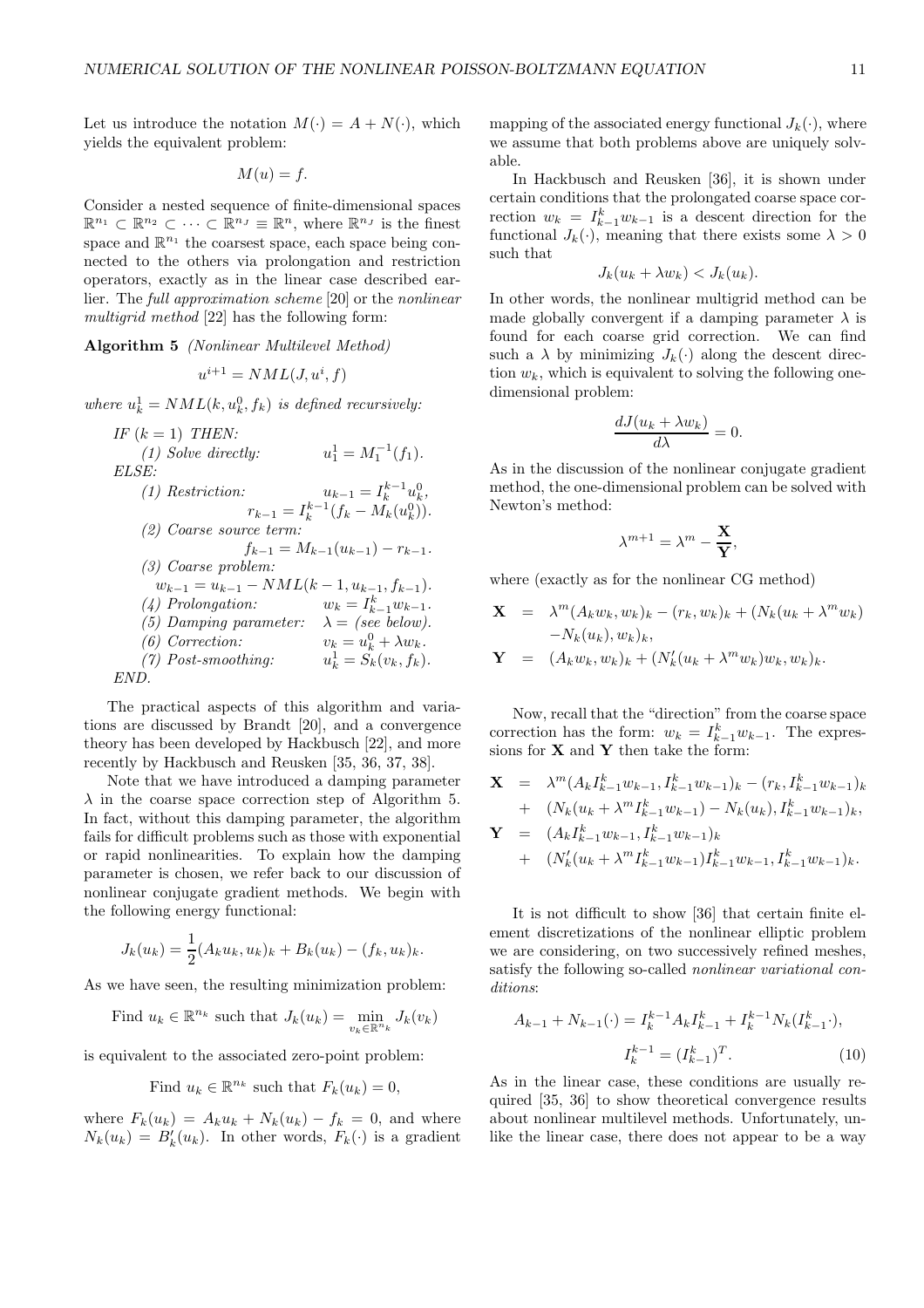to enforce these conditions algebraically (at least for the strictly nonlinear term  $N_k(\cdot)$  in an efficient way. Therefore, if we employ discretization methods other than finite element methods, or cannot approximate the integrals accurately (such as if discontinuities occur within elements on coarser levels) for assembling the discrete nonlinear system, then the variational conditions will be violated. There is then no guarantee that the coarse grid correction is a descent direction. In other words, in the presence of coefficient discontinuities and/or non-finite element discretizations, the nonlinear multigrid method may not converge, and may not be a fully reliable, robust method.

Nonlinear multigrid methods have been considered by Oberoi and Allewell [30] and in references [5, 6] for the nonlinear Poisson-Boltzmann equation. For simple Poisson-Boltzmann equation problems, it has been shown to be an efficient method, and appears to demonstrate  $O(n)$  complexity as does linear multigrid [5, 6, 30]. However, experiments performed elsewhere (see references [5, 6]) and below indicate that even a quite sophisticated implementation of nonlinear multigrid may diverge for difficult problems such as the nonlinear Poisson-Boltzmann equation with complex, large, or highly charged molecules. The inexact-Newton-multilevel methods we propose in the next section overcome these difficulties, and converge even for the most difficult problems.

The method we employ for our numerical experiments below is the nonlinear multilevel method presented earlier as Algorithm 5. All components required for this nonlinear method are as in the linear harmonically averaged multilevel method described in Holst and Saied [14] and in Holst [5, 6], except for the following required modifications. The pre- and post-smoothing iterations correspond to nonlinear Gauss-Seidel, where each smoothing step consisting of  $\nu$  sweeps; as in the linear case, we employ a variable v-cycle so that  $\nu$  increases as coarser levels are reached. Nonlinear operatorbased prolongation [5, 6] is also employed for nested iteration; otherwise, linear operator-based prolongation is used. The coarse problem is solved with the nonlinear conjugate gradient method, and a damping parameter, as described earlier is required; otherwise, the method does not converge for rapid nonlinearities such as those present in the nonlinear Poisson-Boltzmann equation.

# INEXACT-NEWTON METHODS

Given the nonlinear operator  $F : D \subset \mathbb{R}^n \mapsto \mathbb{R}^n$ , a generalization of the classical one-dimensional Newton's method for solving the problem  $F(u) = 0$  is as follows:

$$
F'(u^n)v^n = -F(u^n) \tag{11}
$$

$$
u^{n+1} = u^n + v^n, \t\t(12)
$$

where  $F'(u^n)$  is the Jacobian matrix of partial derivatives:

$$
F'(u) = \nabla F(u)^T = \left[\frac{\partial F_i(u)}{\partial u_j}\right],
$$

where  $F(u) = (F_1(u), \ldots, F_m(u))^T$ , and where the function  $u = (u_1, \ldots, u_n)^T$ . In other words, the Newton iteration is simply a special fixed-point iteration:

$$
u^{n+1} = G(u^n) = u^n - F'(u^n)^{-1}F(u^n). \tag{13}
$$

There are several variations of the standard (or full) Newton iteration  $(11)–(12)$  commonly used for nonlinear algebraic equations which we mention briefly. A quasi-Newton method refers to a method which uses an approximation to the true Jacobian matrix for solving the Newton equations. A truncated-Newton method uses the true Jacobian matrix in the Newton iteration, but solves the Jacobian system only approximately, using an iterative linear solver in which the iteration is stopped early or truncated. Inexact- or approximate-Newton methods refers to all of these types of methods collectively, where in the most general case an approximate Newton direction is produced in some unspecified fashion.

The inexact-Newton approach is of interest for the nonlinear Poisson-Boltzmann equation for the following reasons. First, in the case of problems such as the nonlinear Poisson-Boltzmann equation, which consist of a leading linear term plus a nonlinear term which does not depend on derivatives of the solution, the nonlinear algebraic equations generated by discretization have the form:

$$
F(u) = Au + N(u) - f = 0.
$$

The matrix A is SPD, and the nonlinear term  $N(\cdot)$ is often simple, and in fact is often diagonal, meaning that the *j*-th component of the vector function  $N(u)$ is a function of only the *j*-th entry of the vector  $u$ , or  $N_i(u) = N_i(u_i)$ ; this occurs for example in the case of a box-method discretization of the Poisson-Boltzmann equation and similar equations. Further, it is often the case that the derivative  $N'(\cdot)$  of the nonlinear term  $N(\cdot)$ , which will be a diagonal matrix due to the fact that  $N(\cdot)$ is of diagonal form, can be computed (often analytically) at low expense. If this is the case, then the entire true Jacobian matrix is available at low cost, since :

$$
F'(u) = A + N'(u).
$$

For the nonlinear Poisson-Boltzmann equation, we have that  $N_i(u) = N_i(u_i) = meas(\tau^{(i)})\bar{\kappa}(\mathbf{x}_i)\sinh(u_i)$ , so that the contribution to the Jacobian can be computed analytically:

$$
N'_{i}(u) = N'_{i}(u_{i}) = meas(\tau^{(i)})\bar{\kappa}(\mathbf{x}_{i})\cosh(u_{i}).
$$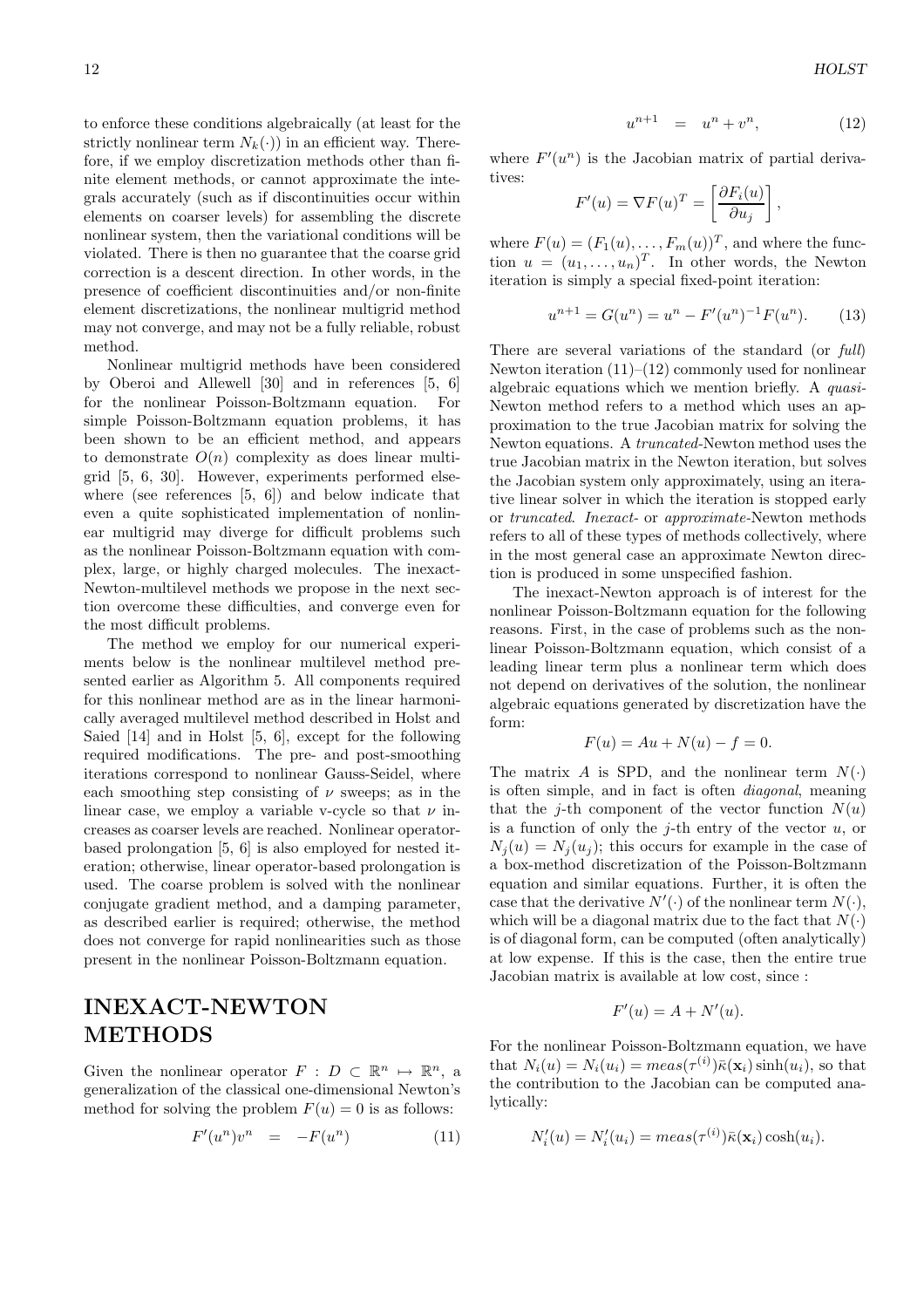A second reason for our interest in the inexact-Newton approach is that the efficient multilevel methods for the linearized Poisson-Boltzmann equation [5, 6, 14] can be used effectively for the Jacobian systems; this is because the Jacobian  $F'(u)$  is essentially the linearized Poisson-Boltzmann operator, where only the diagonal Helmholtz-like term  $N'(\cdot)$  changes from one Newton iteration to the next. Our fast linear multilevel methods should be effective as inexact Jacobian system solvers, and this has been demonstrated numerically in earlier papers [5, 6, 14] and will be again later in this paper.

The hope is that solving the Jacobian systems only approximately (requiring perhaps a few more Newton iterations due to the inexactness of the Newton direction), using a fast linear multilevel method, will be less costly in terms of execution time than employing a full Newton method (requiring fewer Newton iterations since the direction is exact), and solving the Jacobian systems exactly at each iteration. We will see that this is the case later in the paper, and in fact the inexact approach may be substantially more efficient than the full Newton approach.

However, there are two important considerations when using an inexact Newton method. First, how "inexactly" can one solve the Jacobian system and still converge at a desirably fast rate, and how can one enforce global convergence properties for the overall Newton iteration, so that the method will be robust. We state more precisely, and then answer, both of these questions in the next two sections, and then present the resulting global inexact-Newton-multilevel method in the third section.

#### Inexactness and superlinear convergence

Let  $u \in \mathbb{R}^n$ . A sequence  $\{u^n\}$  is said to *converge strongly* to u if  $\lim_{n\to\infty} ||u - u^n|| = 0$ . There are three basic important notions regarding the rate of convergence of a sequence of iterates produce by Newton's method, and we state them below as definitions.

**Definition 1** The sequence  $\{u^n\}$  converges Q-linearly to u if there exists  $c \in [0,1)$  and  $\bar{n} \geq 0$  such that for  $n \geq \bar{n}$ ,

$$
||u - u^{n+1}|| \le c||u - u^n||.
$$

**Definition 2** The sequence  $\{u^n\}$  converges Q-superlinearly to u if there exists  $\{c_n\}$  such that  $c_n \to 0$  and:

$$
||u - u^{n+1}|| \le c_n ||u - u^n||.
$$

**Definition 3** The sequence  $\{u^n\}$  converges at rate Qorder(p) to u if there exists  $p > 1$ ,  $c \geq 0$ ,  $\bar{n} \geq 0$  such that for  $n > \bar{n}$ ,

$$
||u - u^{n+1}|| \le c||u - u^n||^p.
$$

The following notion of continuity is also necessary.

**Definition 4** The mapping  $F: D \subset \mathbb{R}^n \mapsto \mathbb{R}^n$  is called Hölder-continuous on D with constant  $\gamma$  and exponent p if there exists  $\gamma \geq 0$  and  $p \in (0,1]$  such that

$$
||F(u) - F(v)|| \le \gamma ||u - v||^p \quad \forall u, v \in D \subset \mathcal{H}.
$$

If  $p = 1$ , then F is called uniformly Lipschitz-continuous on D, with Lipschitz constant  $\gamma$ . If in addition  $\gamma < 1$ , then F is called a contraction mapping with contraction constant  $\gamma$ .

If an initial approximation is close enough to the true solution  $u$ , then under certain conditions it can be shown that [39] that a full Newton's method will converge, and do so Q-superlinearly. The convergence rate will not be so advantageous if an inexact Newton method is employed. However, it can be shown that the convergence behavior of these inexact-Newton methods is similar to the standard Newton's method, and Newton-Kantorovich-like theorems can be established (see Chapter 18 of Kantorovich and Akilov [39] and below).

In particular, Quasi-Newton methods are studied in Dennis and Moré [40], and a "characterization" theorem is established for the sequence of approximate Jacobian systems. This theorem establishes sufficient conditions on the sequence  ${B_i}$ , where  $B_i \approx F'$ , to ensure superlinear convergence of a quasi-Newton method. An interesting result which they obtained is that the "consistency" condition is not required, meaning that the sequence  ${B_i}$  need not converge to the true Jacobian  $F'(\cdot)$  at the root of the equation  $F(u) = 0$ , and superlinear convergence can still be obtained. In a later paper [41], this characterization theorem is rephrased in a geometric form, showing essentially that the full or true Newton step must be approached, asymptotically, in both length and direction, to attain superlinear convergence in a quasi-Newton iteration.

Inexact-Newton methods are studied directly by Dembo et al. [42]. Their motivation is the use of iterative solution methods for approximate solution of the true Jacobian systems. They establish conditions on the accuracy of the inexact Jacobian solves at each Newton iteration which will ensure superlinear convergence. The inexact-Newton method is analyzed in the form:

$$
F'(u^{n})v^{n} = -F(u^{n}) + r^{n}, \qquad \frac{\|r^{n}\|}{\|F(u^{n})\|} \leq \eta_{n},
$$
  

$$
u^{n+1} = u^{n} + v^{n}.
$$

In other words, the quantity  $r^n$ , which is simply the residual of the Jacobian linear system, indicates the inexactness allowed in the approximate linear solve, and is exactly what one would monitor in a linear iterative solver. It is established that if the forcing sequence  $\eta_n < 1$  for all n, then the above method is locally convergent. Their main result is the following theorem.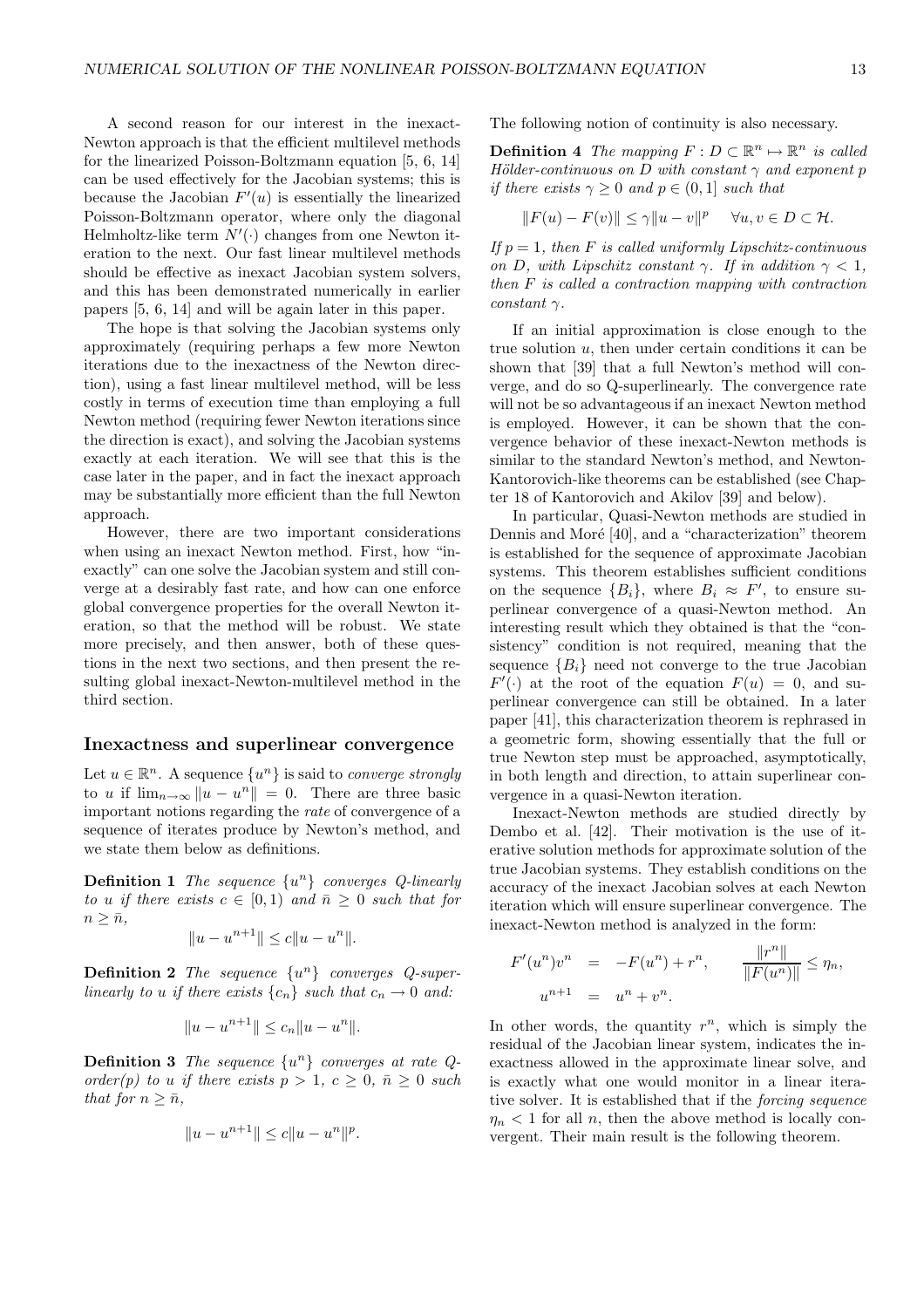**Theorem 2** Assume there exists a unique u such that  $F(u) = 0$ , that the inexact-Newton iterates  $\{u^n\}$  converge to u, and that both  $F(\cdot)$  and  $F'(\cdot)$  are sufficiently smooth. Then:

- 1. The convergence is superlinear if:  $\lim_{n\to\infty} \eta_n = 0$ .
- 2. The convergence is at least  $Q$ -order $(1+p)$  if  $F'(u)$  $is$  Hölder continuous with exponent  $p$ , and

$$
\eta_n = O(||F(u^n)||^p), \text{ as } n \to \infty.
$$

*Proof.* See Dembo et al. [42].  $\Box$ 

As a result of this theorem, they suggest the tolerance rule:

$$
\eta_n = \min\left\{\frac{1}{2}, C \|F(u^n)\|^p\right\}, \quad 0 < p \le 1,\tag{14}
$$

which guarantees Q-order convergence of at least  $1 + p$ .

## Inexactness and global convergence

As noted in the previous section, Newton-like methods converge if the initial approximation is "close" to the solution; different convergence theorems require different notions of closeness. If the initial approximation is close enough to the solution, then superlinear or  $Q$ -order $(p)$ convergence occurs. However, the fact that these theorems require a good initial approximation is also indicated in practice: it is well known that Newton's method will converge slowly or fail to converge at all if the initial approximation is not good enough.

On the other hand, methods such as those used for unconstrained minimization can be considered to be "globally" convergent methods, although their convergence rates are often extremely poor. One approach to improving the robustness of a Newton iteration without loosing the favorable convergence properties close to the solution is to combine the iteration with a global minimization method. In other words, we can attempt to force global convergence of Newton's method by requiring that:

$$
||F(u^{n+1})|| < ||F(u^n)||,
$$

meaning that we require a decrease in the value of the function at each iteration. But this is exactly what global minimization methods, such as the nonlinear conjugate gradient method, attempt to achieve: progress toward the solution at each step.

More formally, we wish to define a minimization problem, such that the solution of the zero-point problem we are interested in also solves the associated minimization problem. Let us define the following two problems:

- P1: Find  $u \in \mathbb{R}^n$  such that  $F(u) = 0$ .
- P2: Find  $u \in \mathbb{R}^n$  such that  $J(u) = \min_{v \in \mathbb{R}^n} J(v)$ ,

where  $J(\cdot)$  is a *functional*, mapping  $\mathbb{R}^n$  into  $\mathbb{R}$ . We assume that Problem 2 has been defined so that the unique solution to Problem 1 is also the unique solution to Problem 2; note that in general, there may not exist a natural functional  $J(\cdot)$  for a given  $F(\cdot)$ , although we will see in a moment that it is always possible to construct an appropriate functional  $J(\cdot)$ .

A descent direction for the functional  $J(\cdot)$  at the point  $u$  is any direction  $v$  such that the directional derivative of  $J(\cdot)$  at u in the direction v is negative, or  $(J'(u), v) < 0$ , where  $(\cdot, \cdot)$  is an inner-product in  $\mathbb{R}^n$ , and  $J'(\cdot)$  is the derivative of the functional  $J(\cdot)$ :

$$
J'(u) = \nabla J(u)^T = \left(\frac{J(u)}{\partial u_1}, \dots, \frac{J(u)}{\partial u_n}\right)^T.
$$

If  $v$  is a descent direction, then it is not difficult to show (Theorem 8.2.1 in Ortega and Rheinboldt [31]) there exists  $\lambda > 0$  such that:

$$
J(u + \lambda v) < J(u). \tag{15}
$$

This follows from a generalized Taylor expansion (cf. page 255 in Kesavan [43]), since

$$
J(u + \lambda v) = J(u) + \lambda (J'(u), v) + O(\lambda^{2}).
$$

If  $\lambda$  is sufficiently small and  $(J'(u), v) < 0$  holds (v is a descent direction), then clearly  $J(u + \lambda v) < J(u)$ . In other words, if a descent direction can be found at the current solution  $u^n$ , then an improved solution  $u^{n+1}$  can be found for some steplength in the descent direction  $v$ ; i.e., by performing a one-dimensional line search for  $\lambda$ until (15) is satisfied.

Therefore, if we can show that the Newton direction is a descent direction, then performing a one-dimensional line search in the Newton direction will always guarantee progress toward the solution. In the case that we define the functional as:

$$
J(u) = \frac{1}{2} ||F(u)||^2 = \frac{1}{2}(F(u), F(u)),
$$

we can show that the Newton direction is a descent direction. While the following result is easy to show for  $\mathbb{R}^n$ , it is also true in the general case of a Hilbert space [5, 6] when  $\|\cdot\| = (\cdot, \cdot)^{1/2}$ :

$$
J'(u) = F'(u)^T F(u).
$$

The Newton direction at u is simply  $v = -F'(u)^{-1}F(u)$ , so if  $F(u) \neq 0$ , then:

$$
(J'(u), v) = -(F'(u)^T F(u), F'(u)^{-1} F(u))
$$
  
= -(F(u), F(u)) < 0.

Therefore, the Newton direction is always a descent direction for this particular choice of  $J(\cdot)$ , and by the introduction of the damping parameter  $\lambda$ , the Newton iteration can be made globally convergent in the above sense.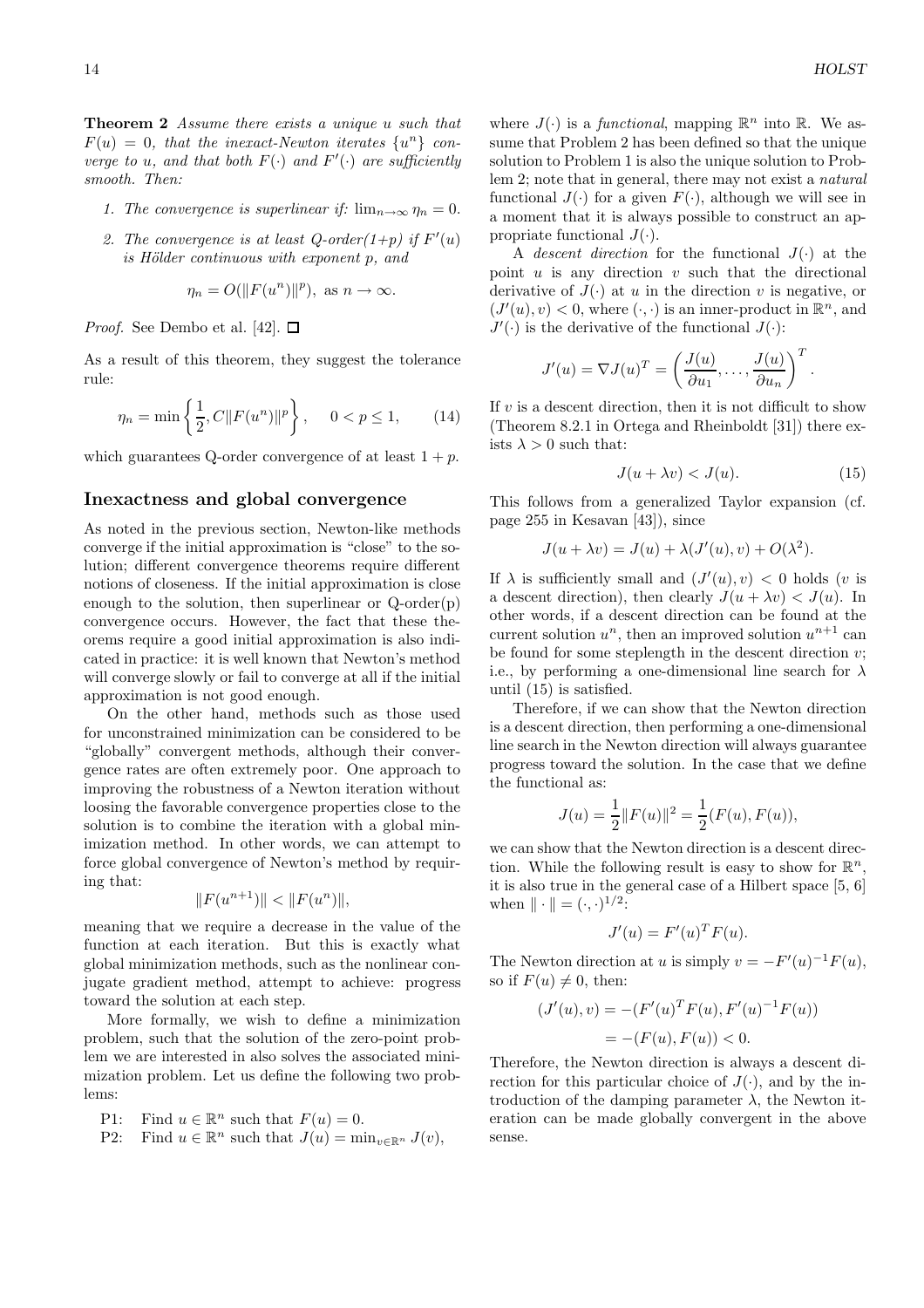Consider now the inexact Newton method; since only the exact Newton direction is known to be a descent direction, we have no assurance that the inexact direction will give descent, so the global properties gained by a damping parameter are lost. We can still attempt to introduce the damping parameter  $\lambda$  as before, so that the resulting algorithm for solving  $F(u) = 0$  is:

Algorithm 6 (Damped-Inexact-Newton Method)

$$
F'(u^{n})v^{n} = -F(u^{n}) + r^{n}, \qquad \frac{\|r^{n}\|}{\|F(u^{n})\|} \leq \eta_{n},
$$
  

$$
u^{n+1} = u^{n} + \lambda_{n}v^{n},
$$

where we have left as unspecified how "large" the residual  $r<sup>n</sup>$  is allowed to be, and how the damping parameters  $\lambda_n$  are chosen.

The following theorem from references [5, 6] gives a necessary and sufficient condition on the residual  $r^n$ of the Jacobian system system for the resulting inexact Newton direction to be a descent direction. This will allow us to use the damping parameter to achieve global convergence properties in the inexact-Newton algorithm.

Theorem 3 Inexact-Newton (Algorithm 6) yields a descent direction v at u if and only if the residual of the Jacobian system,  $r = F'(u)v + F(u)$ , satisfies:

$$
(F(u), r) < (F(u), F(u)).
$$

Proof. We remarked earlier that an equivalent minimization problem (appropriate for Newton's method) to associate with the zero point problem  $F(u) = 0$  is given by  $\min_{u \in \mathbb{R}^n} J(u)$ , where  $J(u) = (F(u), F(u))/2$ . We also noted that the derivative of  $J(u)$  can be written as  $J'(u) = F'(u)^T F(u)$ . Now, the direction v is a descent direction for  $J(u)$  if and only if  $(J'(u), v) < 0$ . The exact Newton direction is  $v = -F'(u)^{-1}F(u)$ , and as shown earlier is always a descent direction. Consider now the inexact direction satisfying:

$$
F'(u)v = -F(u) + r
$$
, or  $v = F'(u)^{-1}[r - F(u)].$ 

This inexact direction is a descent direction if and only if:

$$
(J'(u), v) = (F'(u)^T F(u), F'(u)^{-1}[r - F(u)])
$$
  
= (F(u), r - F(u))  
= (F(u), r) - (F(u), F(u))  
< 0,

which is true if and only if the residual of the Jacobian system  $r$  satisfies:

$$
(F(u), r) < (F(u), F(u)).
$$

This leads to the following simple sufficient condition for descent.

Corollary 4 Inexact Newton (Algorithm 6) yields a descent direction v at the point u if the residual of the Jacobian system,  $r = F'(u)v + F(u)$ , satisfies:

$$
||r|| < ||F(u)||.
$$

Proof. From the proof of Theorem 3 we have:

$$
(J'(u), v) = (F(u), r) - (F(u), F(u))
$$
  

$$
\leq ||F(u)|| ||r|| - ||F(u)||^2,
$$

where we have employed the Cauchy-Schwarz inequality. Therefore, if  $||r|| < ||F(u)||$ , then the rightmost term is clearly negative (unless  $F(u) = 0$ ), so that v is a descent direction.  $\square$ 

The sufficient condition presented as Corollary 4 appears in references [5, 6], and also as a lemma in [44]. Note that most stopping criteria for the Newton iteration involve evaluating  $F(.)$  at the previous Newton iterate  $u^n$ . The quantity  $F(u^n)$  will have been computed during the computation of the previous Newton iterate  $u^n$ , and the tolerance for  $u^{n+1}$  which guarantees descent requires  $(F(u^n), r) < (F(u^n), F(u^n))$  by Theorem 3. This involves only the inner-product of  $r$  and  $F(u^n)$ , so that enforcing this tolerance requires only an additional inner-product during the Jacobian linear system solve, which for  $n$  unknowns introduces an additional  $n$  multiplies and  $n$  additions. In fact, a scheme may be employed in which only a residual tolerance requirement for superlinear convergence is checked until an iteration is reached in which it is satisfied. At this point, the descent direction tolerance requirement can be checked, and additional iterations will proceed with this descent stopping criterion until it too is satisfied. If the linear solver reduces the norm of the residual monotonically (such as any of the linear methods discussed earlier), then the first stopping criterion need not be checked again.

In other words, this adaptive Jacobian system stopping criterion, enforcing a tolerance on the residual for local superlinear convergence and ensuring a descent direction at each Newton iteration, can be implemented at the same computational cost as a simple check on the norm of the residual of the Jacobian system.

Alternatively, the sufficient condition given in Corollary 4 may be employed at no additional cost, since only the residual norm need be computed, which is also required to insure superlinear convergence using Theorem 2.

## Inexact-Newton-MG for the PBE

Discretization of the nonlinear Poisson-Boltzmann equation (1) with the box-method discussed earlier produces

 $\Box$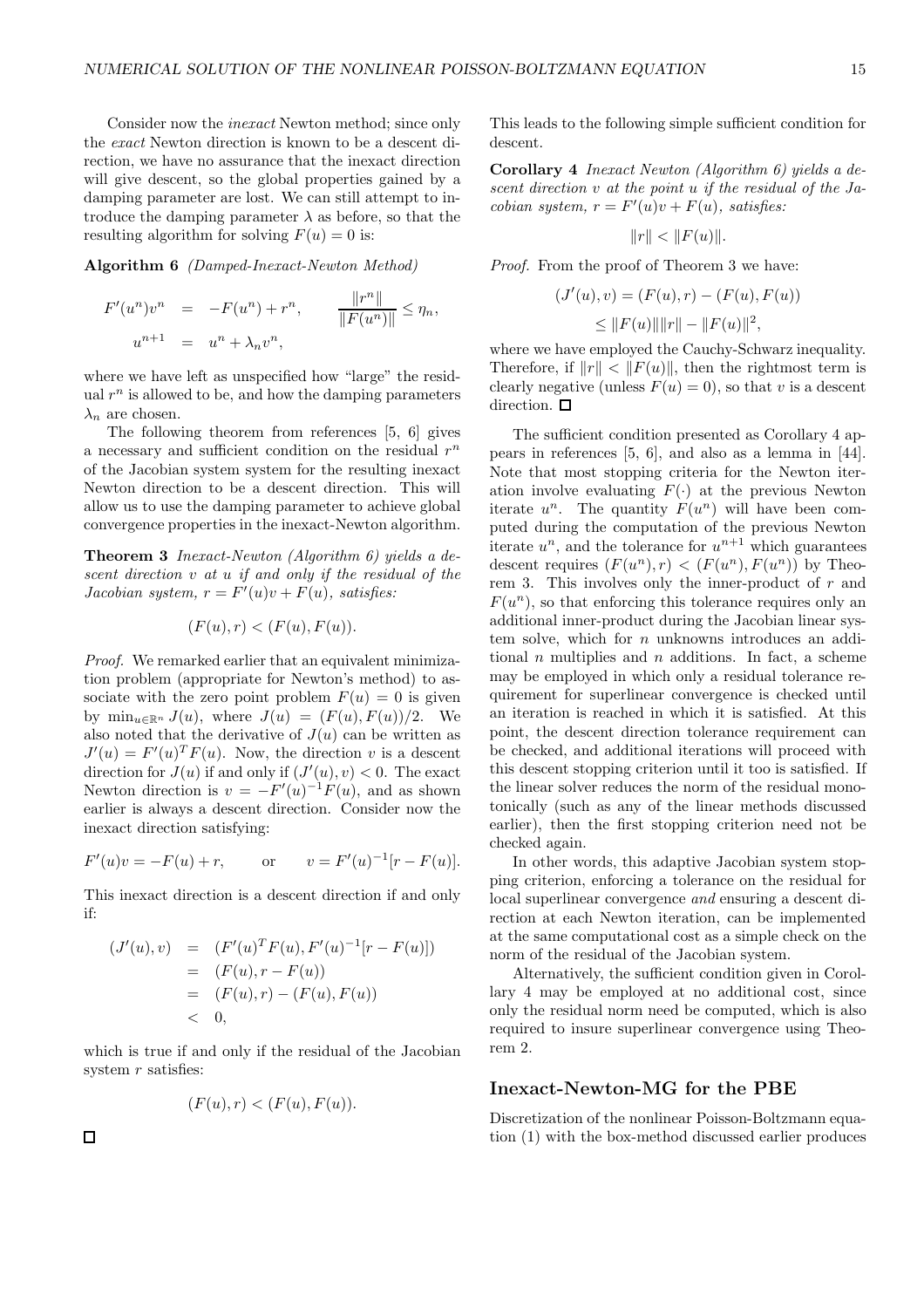a set of  $n$  nonlinear algebraic equations in  $n$  unknowns of the form (3), which we repeat here:

$$
F(u) = Au + N(u) - f = 0.
$$

The "holy grail" for this problem is an algorithm which (1) always converges, and (2) has optimal complexity, which in this case means  $O(n)$ .

As we have just seen, the inexact-Newton method can be made essentially globally convergent with the introduction of a damping parameter. In addition, close to the root, inexact-Newton has at least superlinear convergence properties thanks to Theorem 2. If a method with linear convergence properties is used to solve the Jacobian systems at each Newton iteration, and the complexity of the linear solver is the dominant cost of each Newton iteration, then the complexity properties of the linear method will determine the complexity of the resulting Newton iteration asymptotically. With an efficient inexact solver such as a multilevel method for the early damped iterations, employing a more stringent tolerance for the later iterations as the root is approached, a very efficient yet robust nonlinear iteration should result; in fact, if the linear method behaves as  $O(n)$ , then a superlinearly-convergent nonlinear iteration should as well

The idea here, motivated by the work of Bank and Rose [45, 46], is to combine the robust damped inexact-Newton methods with the fast linear multilevel solvers developed by Holst and Saied [14] and Holst [5, 6] for the inexact Jacobian system solves. Combination with linear multilevel iterative methods for the semiconductor problem has been considered by Bank and Rose [46], along with questions of complexity. In a paper of Bank and Rose [45], an analysis of inexact-Newton methods is performed, where a damping parameter has been introduced. A quite sophisticated algorithm GLOBAL is constructed, enforcing both global and superlinear convergence properties; the sufficient descent condition established above is implicitly imbedded in their algorithm GLOBAL.

We propose the following alternative globally convergent inexact-Newton algorithm which is easy to understand and implement, based on the simple necessary and sufficient descent conditions established in the previous section.

Algorithm 7 (Damped-Inexact-Newton method)

| $(1)$ Inexact solve: | $F'(u^n)v^n = -F(u^n) + r^n,$    |
|----------------------|----------------------------------|
|                      | $TST(r^n) = TRUE,$               |
| $(2)$ Correction:    | $u^{n+1} = u^n + \lambda_n v^n,$ |

where  $\lambda_n$  and  $TST(r^n)$  are defined as:

$$
TST(r^n):
$$
 IF:  $||r^n|| \leq C||F(u^n)||^{p+1}$ ,  $C, p > 0$ ,  
\n*(local Q-order(1+p) convergence)*  
\nAND:  $(F(u^n), r^n) < (F(u^n), F(u^n))$   
\n*(guaranteed descent)*  
\nTHEN:  $TST \equiv TRUE$   
\nELSE:  $TST \equiv FALSE$ .

$$
\lambda_n:
$$
  $||F(u^n + \lambda_n v^n)|| \le ||F(u^n)||$  by line search;  
Always possible if TST( $r^n$ ) = TRUE.  
The full inexact-Newton step ( $\lambda_n = 1$ )  
is always tried first.

An alternative less expensive  $TST(r^n)$  is as follows:

$$
TST(r^n): \quad IF: \|r^n\| \le C \|F(u^n)\|^{p+1}, \ C, p > 0,
$$
  
\n*(local Q-order(1+p) convergence)*  
\n
$$
AND: \|r^n\| < \|F(u^n)\|
$$
  
\n*(guaranteed descent)*  
\nTHEN: 
$$
TST \equiv TRUE
$$
  
\nELSE: 
$$
TST \equiv FALSE.
$$

In Algorithm 7, the second condition in the first  $TST(\cdot)$  procedure is the necessary and sufficient condition for the inexact-Newton direction to be a descent direction, established in Theorem 3. The second condition in the alternate  $TST(\cdot)$  procedure is the weaker sufficient condition established in Corollary 4. Note that, in early iterations when Q-order(1+p) for  $p > 0$  is not to be expected, just satisfying one of the descent conditions is (necessary and) sufficient for progress toward the solution. Algorithm 7 decouples the descent and superlinear convergence conditions, and would allow for the use of only the weakest possible test of  $(F(u^n), r^n)$  <  $(F(u^n), F(u^n))$  far from the solution, ensuring progress toward the solution with the least amount of work per Newton step.

Note also that the  $Q$ -order $(1+p)$  condition

$$
||r^n|| \le C ||F(u^n)||^{p+1}
$$

does not guarantee a descent direction, so that it is indeed important to satisfy the descent condition separately. The Q-order $(1+p)$  condition will impose descent if

$$
C||F(u^n)||^{p+1} < ||F(u^n)||,
$$

which does not always hold. If one is close to the solution, so that  $||F(u^n)|| < 1$ , and if  $C \leq 1$ , then the  $Q\text{-order}(1+p)$  condition will imply descent. By this last comment, we see that if  $||F(u^n)|| < 1$  and  $C \leq 1$ , then the full inexact-Newton step is a descent direction, and since we attempt this step first, we see that our algorithm reduces to the algorithm studied by Dembo et al. [42] near the solution; therefore, Theorem 2 above applies to Algorithm 7 near the solution without modification.

Note that due to the special form of the nonlinear operator arising in the discrete nonlinear Poisson-Boltzmann equation, the damping step can be implemented in a surprisingly efficient manner. During the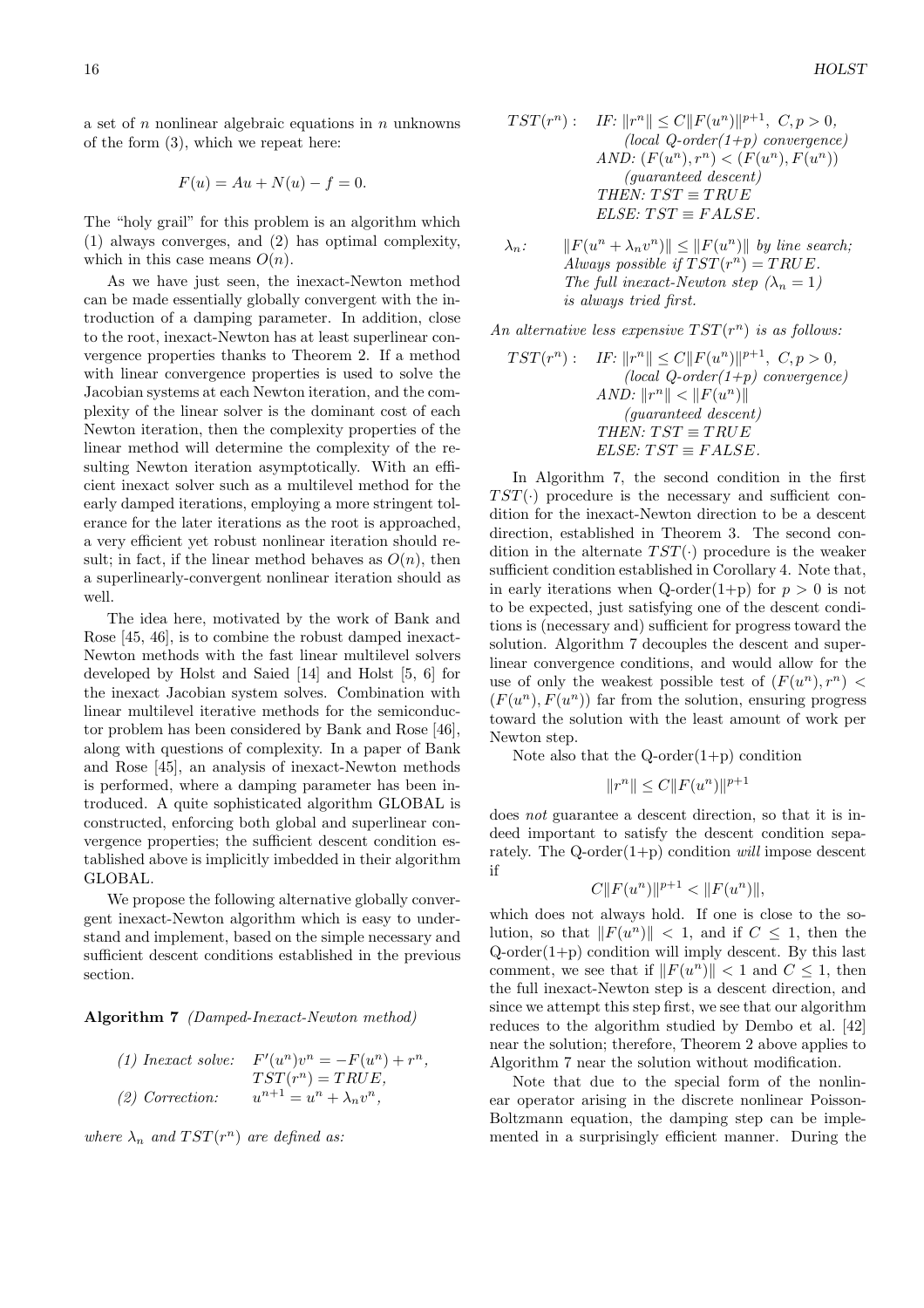one-dimensional line search for the parameter  $\lambda_n$ , we continually check for satisfaction of the inequality:

$$
||F(u^n + \lambda_n v^n)|| < ||F(u^n)||.
$$

The term on the right is available from the previous Newton iteration. The term on the left, although it might appear to involve computing the full nonlinear residual, in fact can avoid the operator-vector product contributed by the linear term. Simply note that

$$
F(un + \lambda_n vn) = A[un + \lambda_n vn] + N(un + \lambda_n vn) - f
$$
  
= 
$$
[Aun - f] + \lambda_n [Avn] + N(un + \lambda_n vn).
$$

The term  $[Au<sup>n</sup>-f]$  is available from the previous Newton iteration, and  $[Av^n]$  need be computed only once at each Newton step. Computing  $F(u^n + \lambda_n v^n)$  for each damping step beyond the first requires only the "saxpy" operation  $[Au^n - f] + \lambda_n[Av^n]$  for the new damping parameter  $\lambda_n$ , and evaluation of the nonlinear term at the new damped solution,  $N(u^n + \lambda_n v^n)$ .

For the numerical comparisons with other methods, we employ Algorithm 7, taking  $p = 1$  and  $C = 1.0 \times 10^{-2}$ in the procedure  $TST(\cdot)$ , using the less expensive, sufficient descent condition form of the  $TST(\cdot)$  procedure. The Jacobian system is solved inexactly at each step to the residual tolerance specified by  $TST(\cdot)$  by employing the linear multilevel we designed for the linearized Poisson-Boltzmann equation [5, 6, 14]. The damping parameters  $\lambda_n$  are selected by a standard line search technique. The result is an extremely robust and efficient numerical method for the nonlinear Poisson-Boltzmann equation, as we will see shortly.

# SOME TEST PROBLEMS

We describe briefly the nonlinear Poisson-Boltzmann equation test problems which we use to numerically evaluate and compare the methods which have been proposed for the nonlinear Poisson-Boltzmann equation. We also describe a test problem which has a rapid nonlinearity and very large jump discontinuities in the coefficients, which will be used to evaluate some of the multilevel techniques.

# The nonlinear PBE

Consider a very broad range of possible temperatures  $T \in [200K, 400K]$ , a broad range of possible ionic strengths  $I_s \in [0, 10]$ , and the following representative polygonal domain:

$$
\Omega = [x_{\min}, x_{\max}] \times [y_{\min}, y_{\max}] \times [z_{\min}, z_{\max}],
$$

where the diameter of  $\Omega$  is on the order of 10  $\stackrel{o}{\Lambda}$  to 500  $\stackrel{o}{\Lambda}$ . We assume that the set of discrete charges  $\{x_1, \ldots, x_{N_m}\}\$  representing the molecule lie well within the domain, and hence far from the boundary  $\Gamma$  of  $\Omega$ . The nonlinear Poisson-Boltzmann equation for the dimensionless potential  $u(\mathbf{x})$  then has the form:

$$
-\nabla \cdot (\epsilon(\mathbf{x}) \nabla u(\mathbf{x})) + \bar{\kappa}(\mathbf{x}) \sinh(u(\mathbf{x}))
$$

$$
= C \sum_{i=1}^{N_m} z_i \delta(\mathbf{x} - \mathbf{x}_i), \quad \text{in } \Omega \subset \mathbb{R}^3,
$$

$$
u(\mathbf{x}) = \frac{C}{4\pi\epsilon_w} \sum_{i=1}^{N_m} [z_i e^{-\bar{\kappa}(\mathbf{x})|\mathbf{x} - \mathbf{x}_i|/\sqrt{\epsilon_w}}] / |\mathbf{x} - \mathbf{x}_i|, \quad \text{on } \Gamma,
$$

where  $C = 4\pi e_c^2/k_B^{-1}T^{-1}$ , and  $\epsilon_w = 80$ . We have employed one of the known analytical solutions for the linearized problem to obtain the boundary condition on Γ appearing above. As remarked earlier, this is commonly done; see for example Tanford [4] or in references [5, 6] for more detailed discussions of analytical solutions.

It is easy to show [5, 6] that the problem coefficients satisfy the following bounds for the given temperature and ionic strength ranges:

- 1.  $2 \leq \epsilon(\mathbf{x}) \leq 80$ .
- 2.  $0 \leq \bar{\kappa}^2(\mathbf{x}) \leq 127.0$ .
- 3.  $5249.0 \le C \le 10500.0$ .
- 4.  $-1 \leq z_i \leq 1$ .

The nonlinear Poisson-Boltzmann problem will then be completely defined by specifying the following quantities:

- $\mathbf{x}_{\min}, \mathbf{x}_{\max}, \mathbf{y}_{\min}, \mathbf{y}_{\max}, \mathbf{z}_{\min}, \mathbf{z}_{\max};$  the domain.
- $\epsilon(\mathbf{x})$ ; the electrostatic molecular surface.
- $\bar{\kappa}(\mathbf{x})$ ; defined by ionic strength and exclusion layer.
- $C$ ; constant depending only on the temperature  $T$ .
- $\{x_1, \ldots, x_{N_m}\}\;$  the charge locations.
- $\{z_1, \ldots, z_{N_m}\}\;$  the associated fractional charges.

For all of our molecule test problems, we use  $T = 298$ which determines the constant  $C$ ; this is a common parameter setting for these types of problems. The domain geometry will be defined by the particular molecule, as well as the parameters  $\epsilon(\mathbf{x})$  and  $\bar{\kappa}(\mathbf{x})$ , although we must specify also the ionic strength  $I_s$  to completely determine  $\bar{\kappa}(\mathbf{x})$ . The charge locations and corresponding fractional charges will also be determined by the particular molecule.

The test data is taken from the Brookhaven protein databank, with the help of the DELPHI and UHBD software packages (described below). The test molecules chosen for our study of the nonlinear Poisson-Boltzmann equation are the following: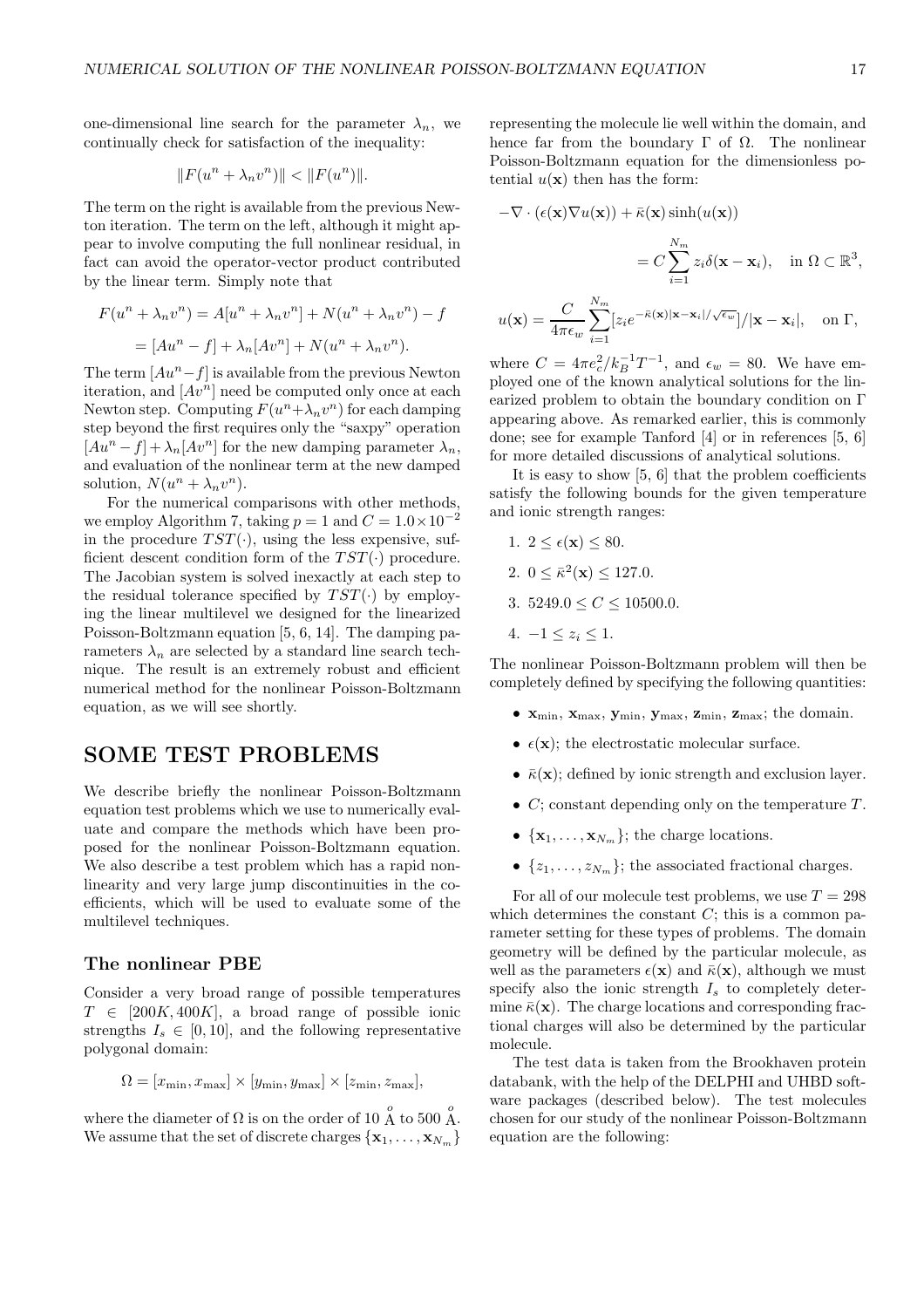- Acetamide  $(CH_3CONH_2)$  at 1.0 molar, a small molecule (few angstroms in diameter).
- Crambin at 0.001 molar, a medium size molecule.
- tRNA at 0.2 molar, a large highly charged molecule creating numerical difficulties.
- SOD at 0.1 molar, a large enzyme currently undergoing intensive study in the biophysics community.

#### Brookhaven data and existing software

We have connected the software implementations of our methods to both the DELPHI and UHBD electrostatics programs, and we will use data provided by these packages. The DELPHI package was developed in the laboratory of Dr. B. Honig at Columbia University, and the UHBD package was developed in the laboratory of Dr. J. A. McCammon at the University of Houston. These codes are designed to begin with a protein data bank (pdb) file description of the protein or enzyme in question, obtained from the protein data bank at Brookhaven National Laboratory. The pdb files contain the coordinates of all of the atoms in a particular structure, obtained from X-ray crystallography pictures of the structure. The UHBD and DELPHI programs begin with the atom coordinates, and then construct both the electrostatic surface and the exclusion layer by moving a probe around the molecule which has the radius of a representative ion. We remark that quite sophisticated algorithms are now being employed for surfacing [32].

Both UHBD and DELPHI are designed around Cartesian meshes (both implementations are actually restricted to uniform Cartesian meshes), and the electrostatic surface and exclusion layer information are represented as three-dimensional discrete grid functions  $\epsilon_h(\mathbf{x})$ and  $\bar{\kappa}_h(\mathbf{x})$ . The mesh function  $\bar{\kappa}_h(\mathbf{x})$  is produced at the same mesh-points where the unknowns  $u_h(\mathbf{x})$  are located, whereas the mesh function  $\epsilon_h(\mathbf{x})$  is produced at half-mesh-points in each coordinate direction as needed for the box-method discretization we described earlier in the paper (also employed in both UHBD and DELPHI). The atoms themselves, which will most likely not lie on a Cartesian mesh, must be mapped to the Cartesian coordinates, and their corresponding charges distributed to the neighboring mesh points. Several approaches are possible; a trilinear interpolation approach is taken in both packages.

Note that the selection of the domain completely determines the boundary conditions for a given problem, as we have specified the boundary function  $q(\mathbf{x})$  above. Several different approaches have been proposed to approximate  $g(\mathbf{x})$ , since it is clear that to evaluate  $g(\mathbf{x})$ at each boundary point of the three-dimensional domain will require all pair-wise interactions of the charges and



Figure 4: Accuracy of polynomial approx. to sinh.

the boundary points; efficient versions are offered as options for example in UHBD, all of which appear to give similarly good approximations of the true boundary condition  $u(\infty) = 0$  (when the molecule is taken to lie well within the domain  $\Omega$ ). In both UHBD and DELPHI, the problem domain  $\Omega$  is typically constructed around the selected molecule so that no more than thirty percent of  $\Omega$  in each coordinate direction is taken up by the molecule, which is centered in the domain. The linearized analytical solution used for the boundary condition function  $q(\mathbf{x})$  above, and employed in both DELPHI and UHBD, appears to give very good approximation of the true boundary conditions in most situations.

#### Polynomial nonlinear forms of the PBE

It has been common in the literature to use low-degree polynomial approximations to the hyperbolic sine function, avoiding the difficulties which occur with the exponential terms in the true sinh function. For example, in the paper of Jayaram et al. [47], three term polynomials are used. However, Figure 4 illustrates how poor such approximations are in situations (which frequently occur) when the argument becomes on the order of 10 or more. Note that the units on the vertical axis are  $1 \times 10^{12}$ . In the figure, the true hyperbolic function is plotted with the dotted line; polynomial approximations of degree five and twenty-five are plotted with the solid lines. It seems clear that the full exponential terms must be included in the nonlinear equation in these situ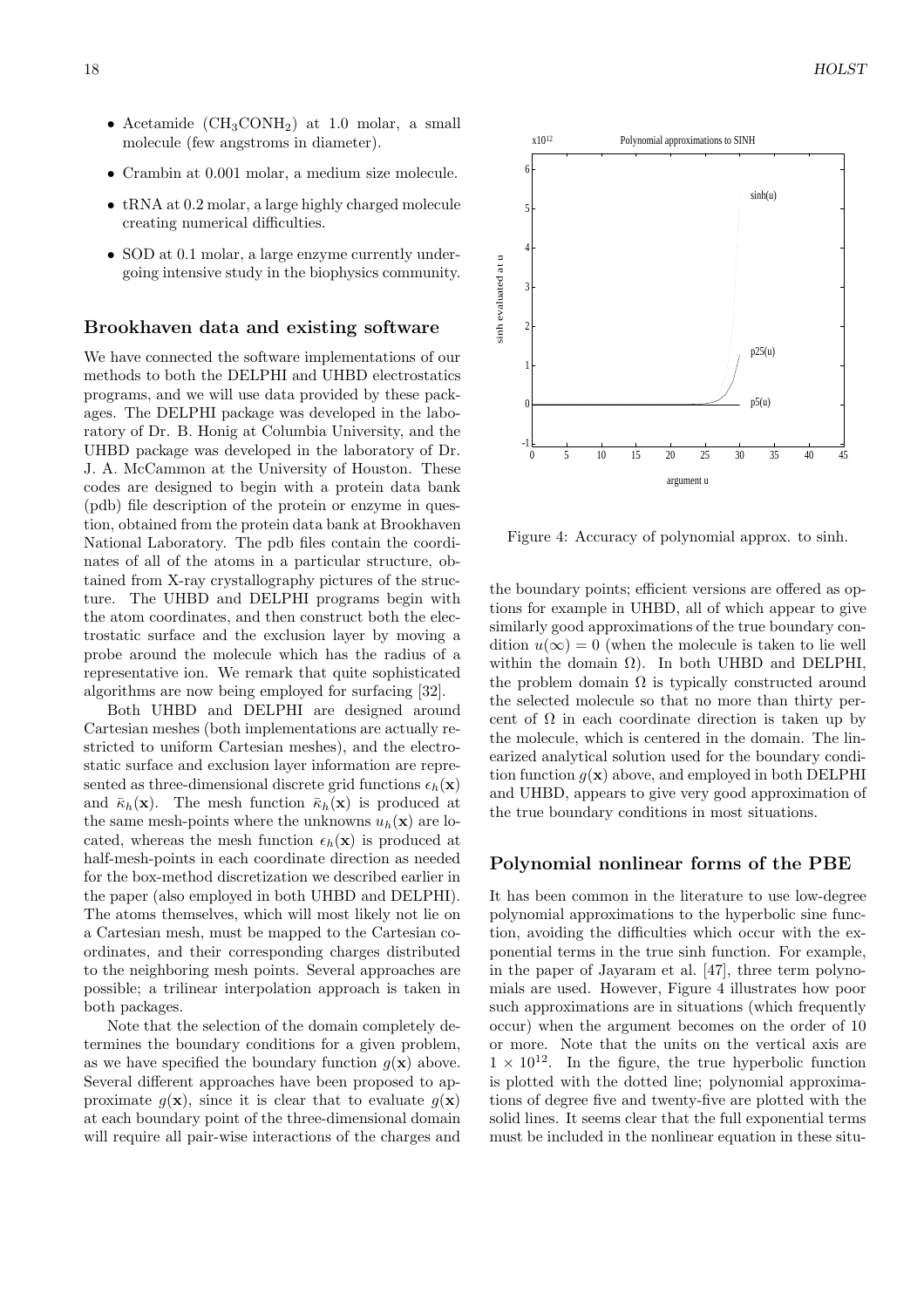ations, which occur even in the case of lysozyme [32]. In some sense it is a mute point, since our global inexact-Newton-multilevel methods control the numerical problems of the exponential nonlinearity well, and for implementation reasons (the intrinsic exponential functions are much faster than a loop which evaluates a polynomial) the polynomial nonlinearity solution actually takes longer to compute numerically with our methods (and other methods, when they converge for the exponential case) than the full exponential case. Therefore, we will consider only the more correct exponential model.

#### A nonlinear jump discontinuity problem

The following test problem will be used to explore the convergence behavior of the multilevel methods. The domain is the unit cube:

$$
\Omega = [0, 1] \times [0, 1] \times [0, 1].
$$

The nonlinear equation has the form:

$$
-\nabla \cdot (\bar{\mathbf{a}}(\mathbf{x}) \nabla u(\mathbf{x})) + b(\mathbf{x}, u(\mathbf{x})) = f(\mathbf{x}) \text{ in } \Omega \subset \mathbb{R}^3,
$$
  

$$
u(\mathbf{x}) = g(\mathbf{x}) \text{ on } \Gamma.
$$
 (16)

where the coefficients in equation (16) are taken to be:

\n- 1. 
$$
\bar{\mathbf{a}} : \Omega \mapsto \mathbf{L}(\mathbb{R}^3), \ a_{ij}(\mathbf{x}) = \delta_{ij}\epsilon(\mathbf{x}), \ 1 \leq \epsilon(\mathbf{x}) \leq 10^3.
$$
\n- 2.  $b : \Omega \times \mathbb{R} \mapsto \mathbb{R}, \ b(\mathbf{x}, u(\mathbf{x})) = \lambda e^{u(\mathbf{x})}, \ \lambda \geq 0.$
\n- 3.  $f : \Omega \mapsto \mathbb{R}, \ -1 \leq f(\mathbf{x}) \leq 1.$
\n- 4.  $g : \Gamma \mapsto \mathbb{R}, \ g(\mathbf{x}) = 0.$
\n

We will construct  $\epsilon(\mathbf{x})$  to be piecewise constant, taking one value in a subdomain  $\Omega_1 \subset \Omega$ , and a second value in the region  $\Omega \backslash \Omega_1$ , so that  $\epsilon(\mathbf{x})$  is defined as follows:

$$
\epsilon(\mathbf{x}) = \left\{ \begin{array}{l} 1 \leq \epsilon_1 \leq 1.0 \times 10^3 \text{ if } \mathbf{x} \in \Omega_1, \\ 1 \leq \epsilon_2 \leq 1.0 \times 10^3 \text{ if } \mathbf{x} \in \Omega \backslash \Omega_1. \end{array} \right\}
$$

We will take  $\epsilon_1$  and  $\epsilon_2$  to be quite different in magnitude, so that their ratio:

$$
D = \frac{\epsilon_1}{\epsilon_2}
$$

will be  $10^3$  or  $10^{-3}$ , similar to the nonlinear Poisson-Boltzmann equation. (Additional experiments were performed by Holst [5, 6], taking D to be be as large as  $10^8$ or as small as 10−<sup>8</sup> , and the resulting convergence behavior of the various methods was analyzed in detail.) We define the subdomain  $\Omega_1 \subset \Omega$  to consist of the following two smaller cubes:

$$
\Omega_1 = [0.25, 0.50] \times [0.25, 0.50] \times [0.25, 0.50]
$$
  

$$
\cup [0.50, 0.75] \times [0.50, 0.50] \times [0.50, 0.75].
$$

Table 1: Nonlinear PBE methods.

| Method       | Description                         |
|--------------|-------------------------------------|
| <b>DINMH</b> | damped-inexact-Newton-MH            |
| <b>DFNMH</b> | damped-full-Newton-MH               |
| <b>NMH</b>   | nonlinear MH                        |
| <b>NCG</b>   | nonlinear CG (Fletcher-Reeves)      |
| <b>NSOR</b>  | nonlinear SOR (1-D Newton)          |
| <b>NGS</b>   | nonlinear Gauss-Seidel (1-D Newton) |

For this simple problem, it would of course be possible to construct all coarse meshes as needed for the multilevel methods to align with  $\Omega_1$ ; this would not possible with problems such as the nonlinear Poisson-Boltzmann equation and a complex molecule. Therefore, since we wish to simulate the case that the discontinuities in  $\epsilon(\mathbf{x})$ cannot be resolved on coarser meshes, the multiple levels of tessellations of  $\Omega$  into discrete meshes  $\Omega_k$  are constructed so that the discontinuities in  $\epsilon(\mathbf{x})$  lie along mesh lines only on the finest mesh. In addition, we employ a non-uniform Cartesian mesh, as shown in Figure 1, which attempts to provide a more accurate description of the discontinuity interface on the finest mesh.

Note that if  $\epsilon_1 = \epsilon_2 \equiv 1$ , then problem (16) with the above coefficients is the Bratu problem (see page 432 in Davis [48] for information about this interesting problem) on the unit cube.

# NUMERICAL COMPARISONS

The global inexact-Newton-multilevel method presented earlier is investigated numerically when applied to the nonlinear Poisson-Boltzmann equation and to a nonlinear test problem with large jump discontinuities in the coefficients and exponential nonlinearity. A detailed comparison to other methods is presented, including comparisons to the classical nonlinear multigrid method, the nonlinear conjugate gradient method, and nonlinear relaxation methods such as SOR. Our results indicate that the two multilevel-based methods are superior to the relaxation and conjugate gradient methods, and that the advantage of the multilevel-based methods grows with the problem size. In addition, experiments indicate that the inexact Newton-multilevel approach is the most efficient and robust method for the test problems, and in particular is both more efficient and more robust than the nonlinear multigrid method.

Table 1 provides a key to the plots and tables to follow. For reference, at times we also will refer to the linear methods in Table 2. Unless otherwise indicated, all data in the plots and tables to follow include the preprocessing costs incurred by the various methods. In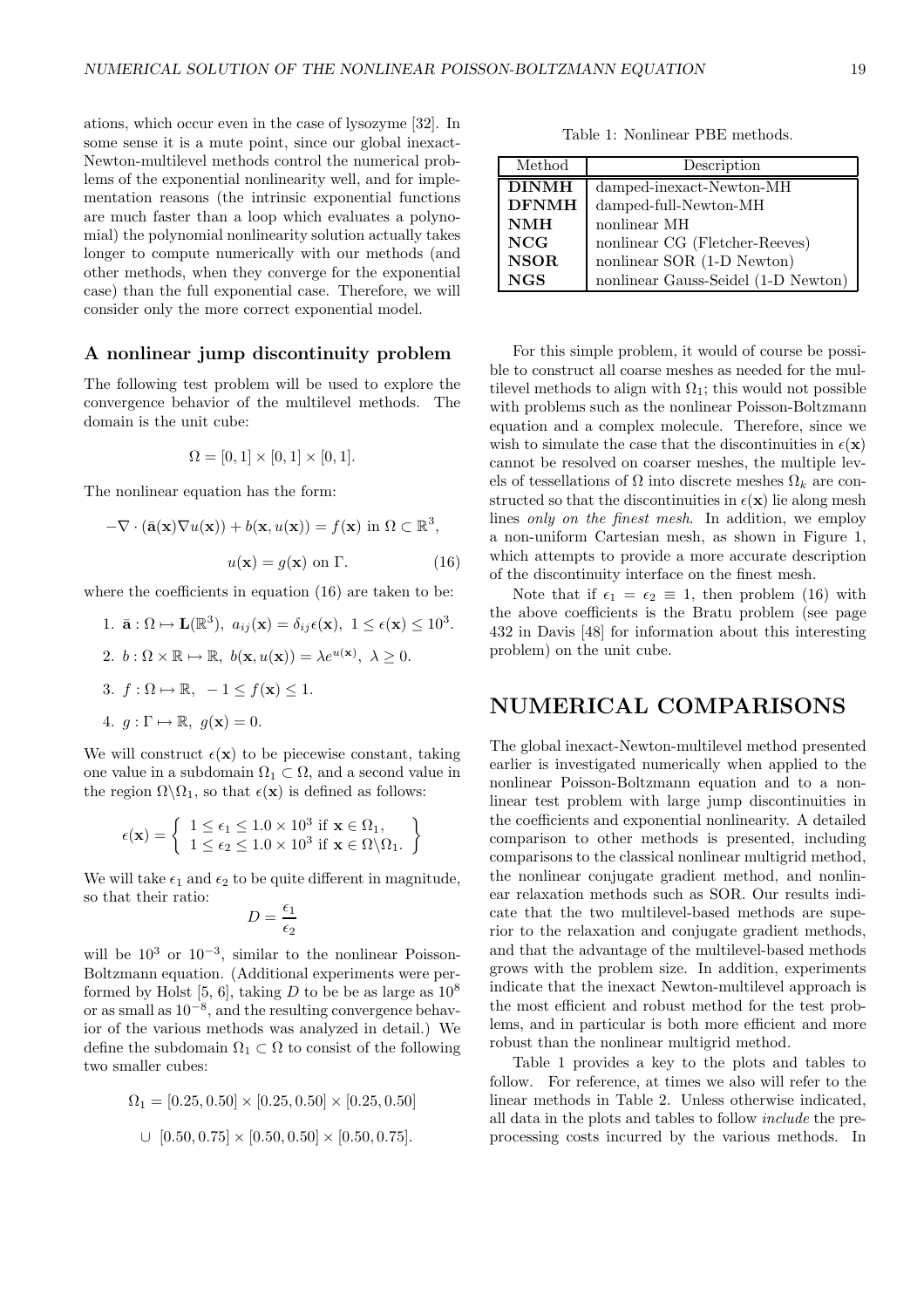Table 2: Some linearized PBE methods.

| Method      | Description                          |
|-------------|--------------------------------------|
| MН          | harmonically averaged MG [14]        |
| MICCG       | modified incomplete Cholesky CG [14] |
| <b>DSCG</b> | diagonally preconditioned CG [14]    |

other words, the multilevel methods times include the additional time required to set up the problem on coarse grids. This gives a complete and fair assessment of the total time required to reach the solution.

An initial approximation of zero was taken to start each method, and each method used a stopping criteria based on the norm of the nonlinear function:

$$
||F(ui)|| < TOL = 1.0e-9,
$$

where  $u^i$  represents the  $i^{\text{th}}$  iterate, and  $F(\cdot)$  is the discrete nonlinear algebraic operator for the equation  $F(u) = 0$  which we are trying to solve. Of course, this is not the most appropriate stopping criteria for nonlinear iterations (more appropriate stopping tests are discussed in detail in references [5, 6]), but for our test problems this test does indicate well when the solution is approached, and it is the best approach for comparing different methods since it guarantees that each method is producing a solution of the same quality.

We remark that it was required to perform all computations in double precision; this is necessitated by the rapid nonlinearities present in the equations, which result an extreme loss in precision. Note that calculations in double precision are more costly than single precision calculations, and so the execution times reported here for some of the methods will be somewhat longer than some of the single precision times reported in earlier papers [5, 6, 14]

Timing figures on the Convex C240 and the Convex C3 were obtained from the system timing routine getrusage. A more detailed performance analysis on several more sequential as well as some parallel machines can be found in references [5, 6].

#### Results for acetamide

Figure 6 compares the methods in Table 1 for the acetamide problem. For this problem, all of the methods converge, and the two multilevel-based algorithms are superior. The nonlinear conjugate gradient and nonlinear SOR methods have comparable performance. The method DINMH is extremely efficient, representing an improvement of more than a factor of fifty over the nonlinear SOR and nonlinear conjugate gradient methods, and a factor of ten over the nonlinear multigrid method NMH.

#### Results for crambin

Figure 5 compares the methods in Table 1 for the crambin problem. Again, all of the methods converge, and the two multilevel-based algorithms are superior. The nonlinear conjugate gradient shows superiority to the nonlinear relaxation methods. The method DINMH is again extremely efficient, representing an improvement of more than a factor of fifty over the nonlinear conjugate gradient method, and a factor of ten over the nonlinear multigrid method NMH.

## Results for tRNA

We included this test problem because it appears to cause severe difficulties for other methods which have been tried; in fact, the nonlinear SOR procedure proposed by Nicholls and Honig [13] was known to diverge for this problem [32]. However, we note that their method was not a true SOR-Newton iteration, and was instead a fixed-point iteration based on a certain splitting of the operator (see page 443 in Nicholls and Honig [13]). When a true SOR-Newton iteration is employed, the method converges for this problem. Figure 7 shows the relative performance of the various methods. Again, the method DINMH is the most efficient by far of the methods presented, representing a factor of fifty improvement over the next best method.

Note that for this problem, the nonlinear multilevel method diverges, even with linesearch for a damping parameter. Since we do not enforce the nonlinear variational conditions exactly, as outlined earlier and in more detail in references [5, 6], we have no guarantee that the coarse level correction is a descent direction, and so this method is not a global method; this particular test problem illustrates this fact. It also shows that nonlinear multigrid method NMH is not only less robust than DINMH, but also less reliable than NSOR and NCG.

## Results for SOD

Figure 8 shows only two methods applied to the superoxide dismutase (SOD) test problem: the method DINMH applied to the full nonlinear Poisson-Boltzmann equation; and the linear DSCG method applied to the linearized Poisson-Boltzmann equation. All other nonlinear methods studied here diverged for this test problem. Again, the method DINMH converges very rapidly, and the superlinear convergence is clearly visible.

We have included the plot of the linear method DSCG to show clearly that the DINMH method, solving the full nonlinear problem, is more than a factor of two times more efficient than one of the best available methods in the literature for only the linearized problem.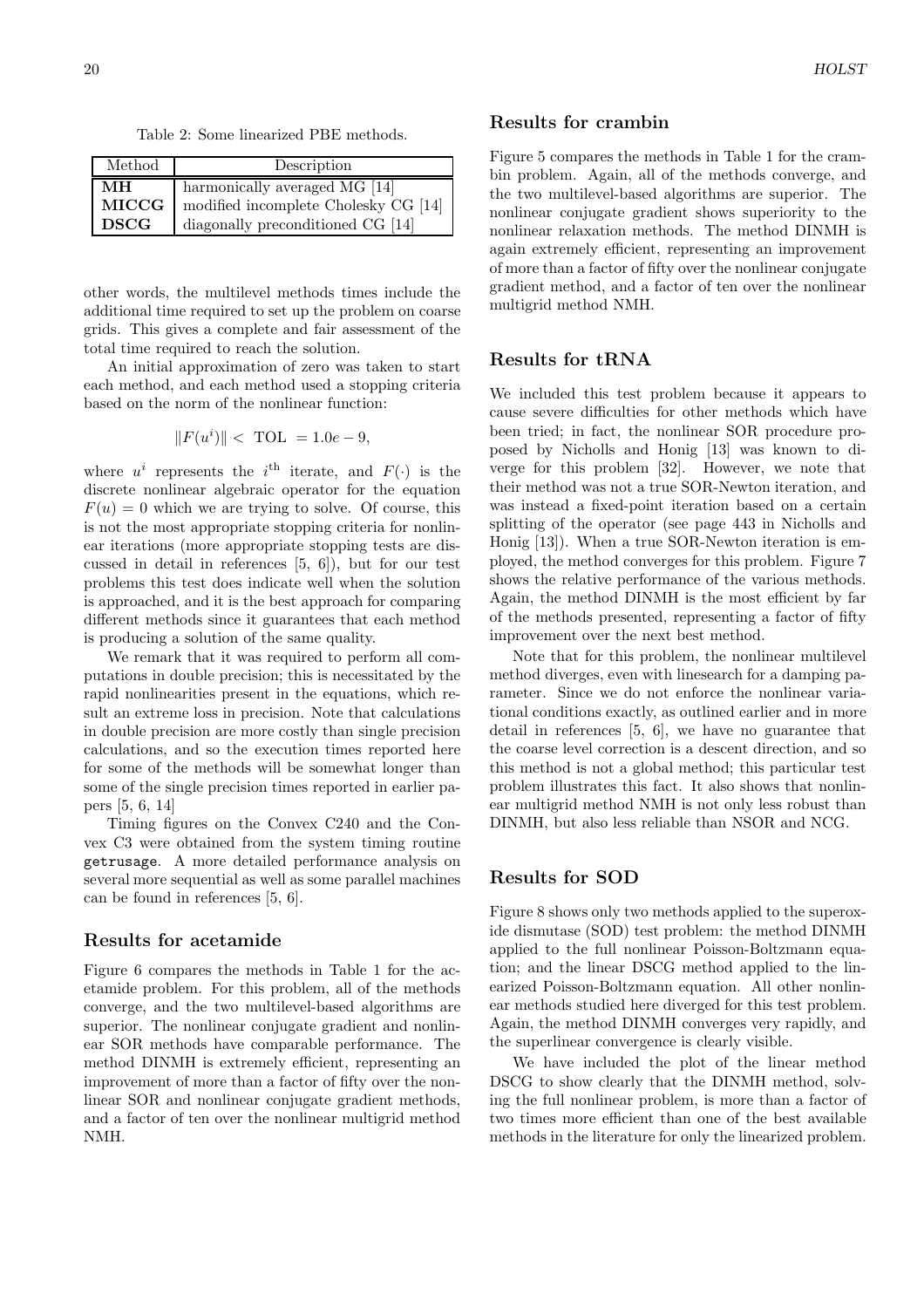

Figure 5: Comparison of various methods for the nonlinear crambin problem.



Figure 6: Comparison of various methods for the nonlinear acetamide problem.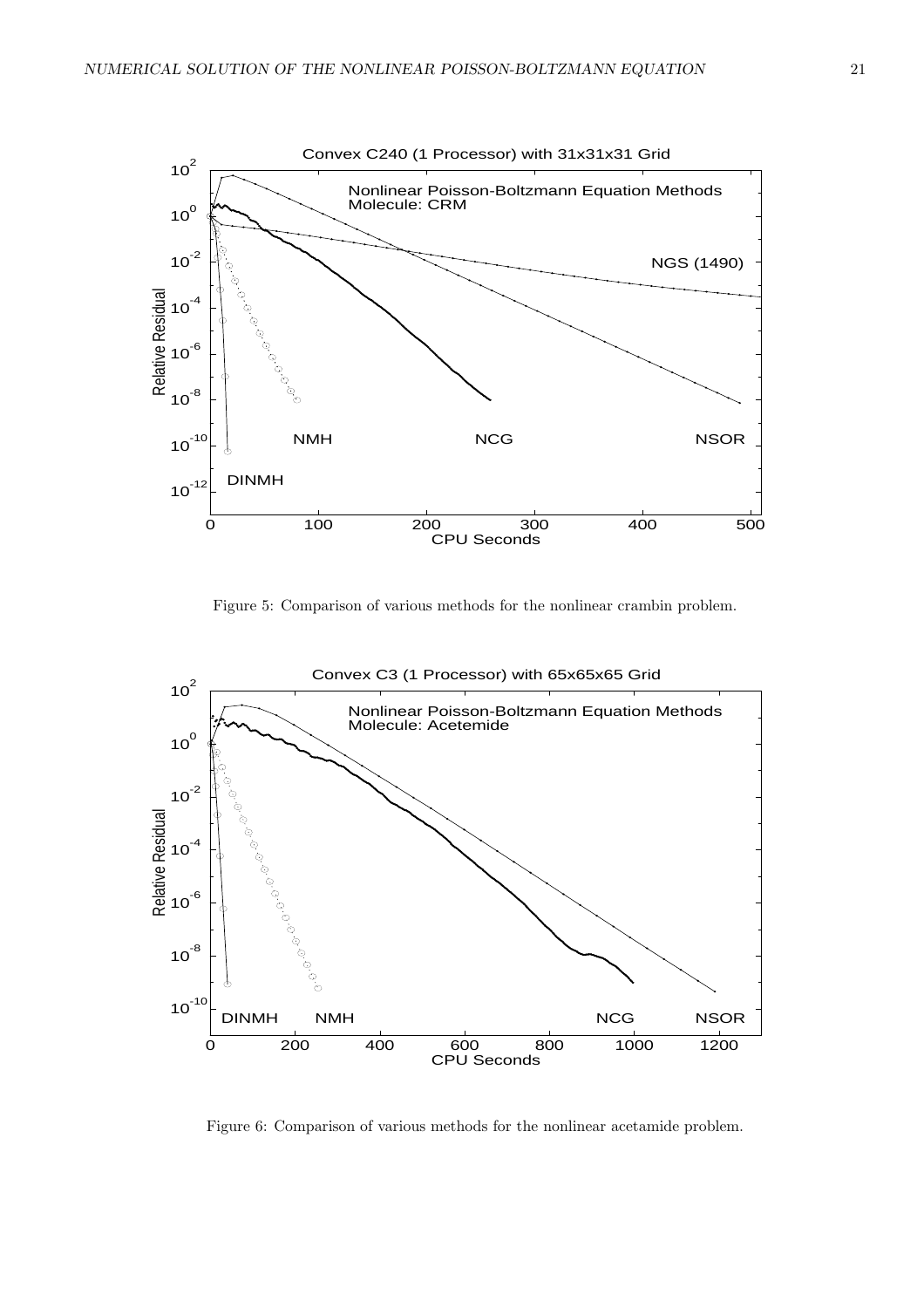

Figure 7: Comparison of various methods for the nonlinear tRNA problem.



Figure 8: Comparison of various methods for the nonlinear SOD problem.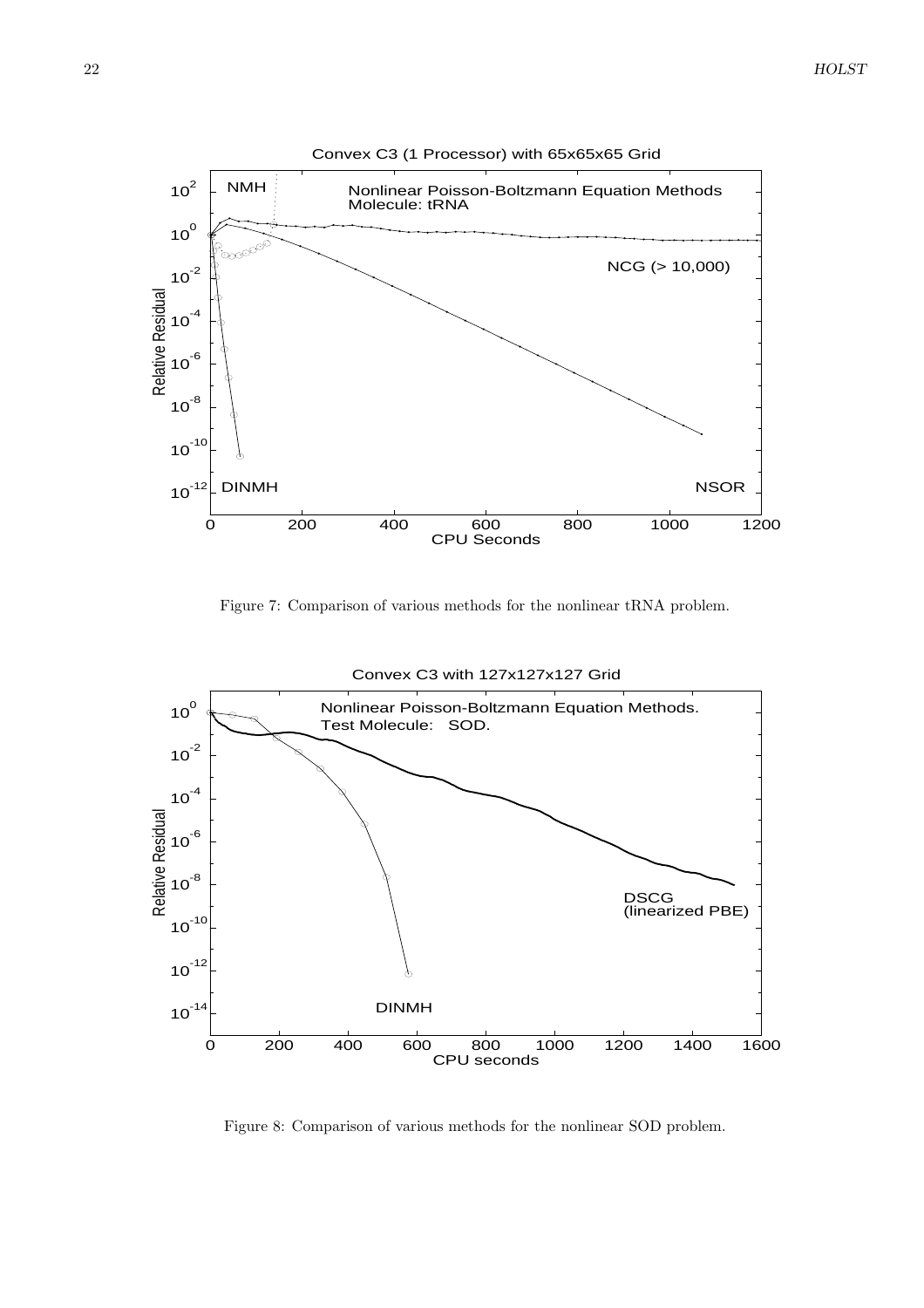## Jump discontinuity problem results

Figure 9 shows the behavior of the five methods in Table 1 when applied to the jump discontinuity dest problem, with  $D = \epsilon_1/\epsilon_2 = 10^{-3}$ . The three multilevel-based methods are substantially superior to the nonlinear relaxation and conjugate gradient methods. More interestingly, the comparison between the full Newton method (DFNMH) and the inexact Newton method (DINMH) shows at least a factor of four improvement gained by employing the inexactness strategy outlined earlier (and can be found in more detail in references [5, 6]).

Figure 10 shows the first 200 CPU seconds of Figure 9 expanded to the whole axis. We have included the linear methods MH, MICCG, and DSCG on the plot to illustrate more graphically how efficient the method DINMH is; it requires less than a factor of two times more CPU seconds than the linear method MH for the linearized problem, and is a factor of two times more efficient than the next best linear method, MICCG with vectorizable orderings (operating at near peak efficiency on the Convex C3, which is a vector processor).

#### Storage requirements

We make a few remarks about the storage required for the multilevel methods as well as some of the other methods appearing in this paper. We are faced with the discrete problem of the form:

$$
Au + N(u) = f,
$$

where A is an  $n \times n$  SPD matrix,  $N(\cdot)$  is a nonlinear function mapping  $\mathbb{R}^n$  into  $\mathbb{R}^n$ , u is the  $n \times 1$  vector of unknowns, and  $f$  is the  $n \times 1$  vector of source function values. The number of unknowns  $n$  is related to the original discrete mesh as  $n = I \cdot J \cdot K$ , where I, J, and K are the number of mesh-points in each direction of the Cartesian mesh. Employing the box-method on the Cartesian mesh, the matrix A can be represented by seven diagonals, only four of which need be stored in arrays of length  $n$ , due to the symmetry of  $A$ . The box-method produces "diagonal" nonlinear functions  $N(\cdot)$  from the types of nonlinear partial differential equations we consider in this paper, and  $N(\cdot)$  can be represented by a single real nonlinear function and a coefficient array of length n. Therefore, simply to store the nonlinear algebraic problem on the finest desired (possibly non-uniform) Cartesian mesh requires approximately  $4n+1n+1n+1n = 7n$ . The nonlinear iterative algorithms we have considered here require various amounts of additional storage for implementation.

With regard to multilevel methods, since the number of unknowns drops by a factor of eight as one moves to a coarser mesh in three dimensions if standard successively refined non-uniform Cartesian meshes are used, we see

that the storage required to represent on all meshes a vector having length  $n$  on the finest mesh is:

$$
n + \frac{n}{8} + \frac{n}{64} + \dots = n \cdot \left(\frac{1}{8} + \frac{1}{64} + \dots\right) \le \frac{8}{7} \cdot n.
$$

We will assume that enough levels are always used so that not only is the coarse problem computational cost negligible, but also the storage requirement (including possibly direct factorization of the matrix) is negligible due to the size of the coarse problem.

Table 3 gives the required storage for a selection of methods. These figures reflect the storage requirements in our implementations; in particular, while the NGS, NSOR, and NCG storage requirements are minimal or close to minimal, the storage requirements for our multilevel methods could be reduced somewhat. To maintain a logically modular structure in our implementations, we have allowed some redundant storage in the implementations. In the methods NMH and DINMH, it is possible to implement the (linear or nonlinear) operator-based prolongation  $I_{k-1}^k$  completely in terms of the matrix A (and the nonlinearity  $N(.)$ ), without requiring explicit storage of  $I_{k-1}^k$ . This can save  $27n/7 \approx 4n$ , which makes these methods almost equivalent to NCG in terms of storage requirements, with NMH and DINMH requiring approximately 13.7n and 16n, respectively.

Therefore, as in the case of the linear multilevel methods presented in Holst and Saied [14] and in references [5, 6], not only do the multilevel methods discussed here demonstrate superior complexity properties, we see that they can be implemented with very efficient memory use, requiring the same or only slightly more storage than that required for competing methods such as nonlinear conjugate gradient methods.

# CONCLUSIONS

We have shown numerically that the multilevel-based methods discussed in this paper are generally more efficient than existing methods for the nonlinear Poisson-Boltzmann equation for a range of test molecules, and for a difficult test problem with large coefficient discontinuities and rapid nonlinearity. In addition, our results indicate that the damped-inexact-Newton-multilevel approach is not only the most efficient approach for these problems, but is also the most robust of all the methods considered. It converged in all situations, and for the SOD test problem was the only nonlinear method to converge.

Regarding the nonlinear multigrid method, both theoretical and numerical evidence here and elsewhere [5, 6] suggests that without careful use of special techniques for constructing the coarse problems (discussed in Holst and Saied [14] and Holst [5, 6]), and without the use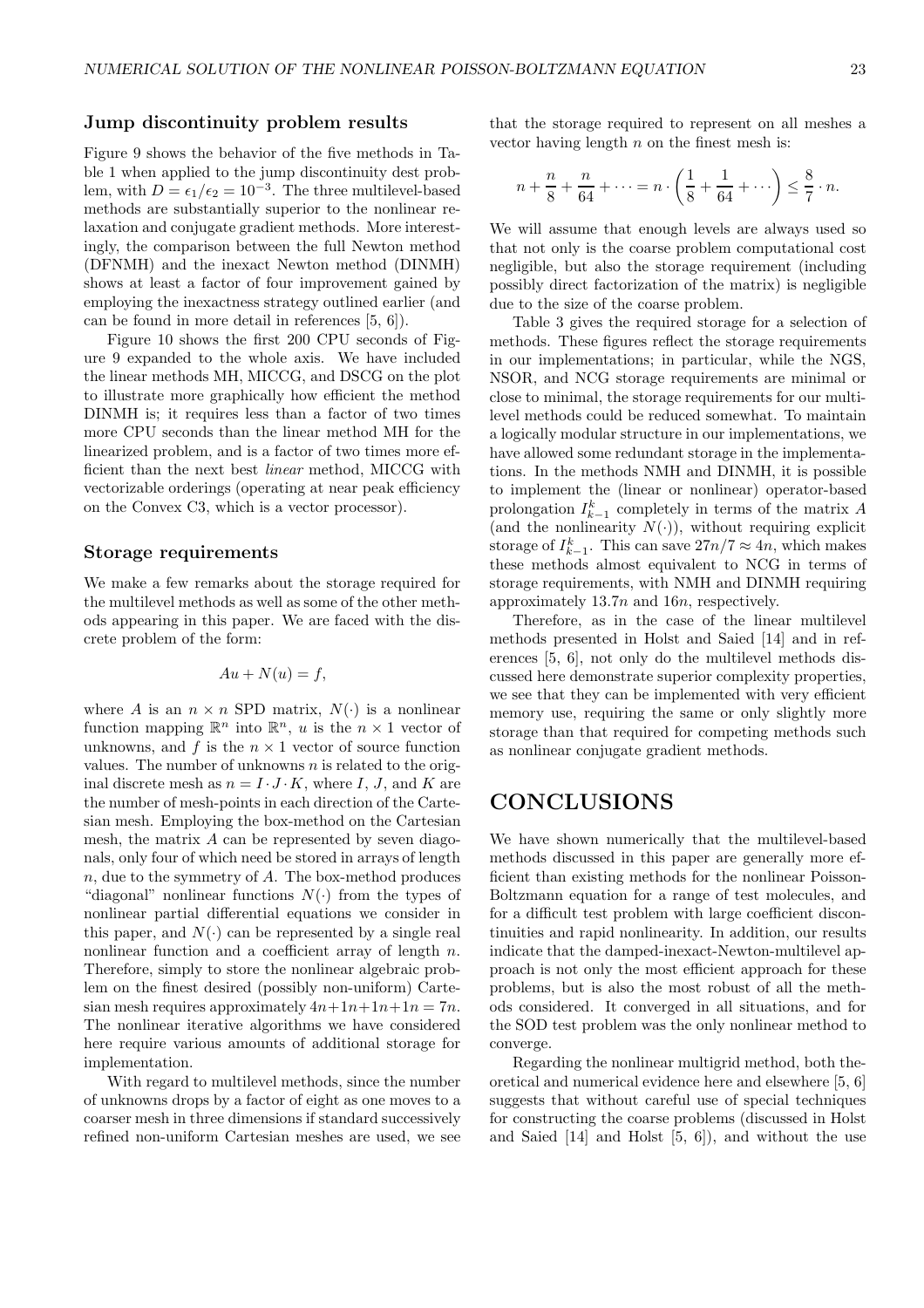

Figure 9: Comparison of methods for the nonlinear discontinuity problem.



Convex C3 (1 Processor) with 65x65x65 Grid

Figure 10: Enlargement of previous figure, with linear methods added.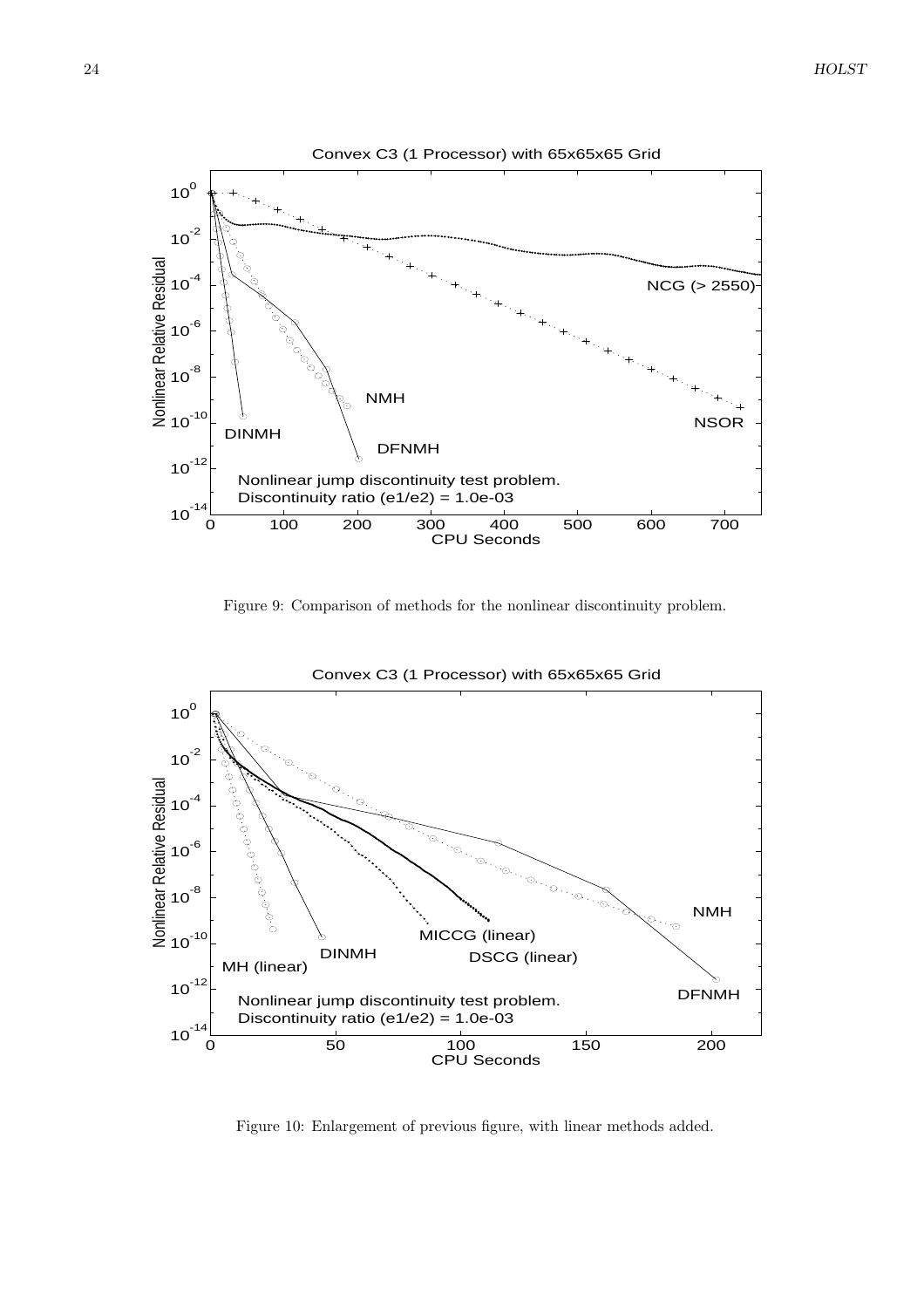| Method      | Storage Requirements     |                         |                       |                         |                 |                     |                 |
|-------------|--------------------------|-------------------------|-----------------------|-------------------------|-----------------|---------------------|-----------------|
| Name        |                          | $\cdot$                 | $\boldsymbol{u}$      |                         | TК<br>$k - 1$   |                     |                 |
| <b>NGS</b>  | 4n                       | 1n                      | 1n                    | 1n                      | 0n              | 1n                  | 8 <i>n</i>      |
| <b>NSOR</b> | 4n                       | 1n                      | 1n                    | 1n                      | 0n              | 1n                  | 8n              |
| <b>NCG</b>  | 4n                       | 1n                      | 1n                    | 1n                      | 0n              | 6 $\it{n}$          | 13n             |
| NMH         | $4n + \frac{4}{5}n$      | $1n +$<br>$\frac{1}{n}$ | 1n                    | $1n + \frac{1}{2}n$     | $\frac{27}{7}n$ | $5n + \frac{5}{7}n$ | $\approx 17.6n$ |
| <b>NMH</b>  | $\frac{4}{5}n$<br>$4n +$ | $1n +$<br>$\exists n$   | $1n +$<br>$\exists n$ | $1n + -$<br>$\exists n$ | $\frac{27}{7}n$ | $7n +$<br>$\div n$  | $\approx 19.9n$ |

Table 3: Storage required by various nonlinear (and some linear) elliptic solvers.

of a damping parameter, nonlinear multigrid methods are inherently non-reliable (may not converge) for problems with exponential nonlinearities and large coefficient discontinuities, such as the nonlinear Poisson-Boltzmann equation and equations occurring in semiconductor modeling.

We believe that this was not observed in the study of Oberoi and Allewell [30] due to the small number of examples considered. In fact, they did not seem to require either the damping parameter or the coefficient averaging techniques built into the method NMH employed here. Our experiments with such a "vanilla" nonlinear multigrid method showed divergence except for the simplest possible molecules (acetamide) at very low ionic strengths  $(I_s < 0.0001)$  and small mesh sizes  $(31 \times 31 \times 31)$ . To obtain convergence even for the crambin case (Figure 5) required both the harmonic coefficient averaging approach developed in Holst and Saied [14] and the damping parameter discussed earlier in this paper. We are not aware of other techniques for increasing the robustness of nonlinear multigrid, without sacrificing most of the efficiency of the multilevel approach.

The damped inexact-Newton-multilevel method appears to be the most robust of all methods that have been proposed; it converges for all cases we have encountered (this behavior is supported by the theory presented in this paper, which was used to construct the method), and in particular it converges for cases which cause all other proposed methods to fail. In addition, it appears to be substantially more efficient than all other methods that have been proposed (by orders of magnitude for some test problems), and is even more efficient than some of the best existing linear methods producing only a linearized solution.

These considerations demonstrate that the damped inexact-Newton-multilevel method presented in this paper not only makes the nonlinear model completely feasible by providing a very reliable solution technique, but it actually improves on the efficiency of available linear algorithms which are currently used for the less accurate linear model. We remark that initial numerical experiments with larger mesh sizes show that the improvement of the damped-inexact-Newton-multilevel approach over methods grows with the problem size [49].

# ACKNOWLEDGMENTS

The author thanks Dr. Saied at the University of Illinois, who supervised much of this work. Thanks are also due to Dr. Kerkhoven, Dr. Saylor, and Dr. Skeel in the Computer Science Department at the University of Illinois, for many helpful discussions on the material in this paper. Dr. Subramaniam and Dr. Kozack of the Beckmann Institute at the University of Illinois provided helpful advice regarding the biophysical aspects of this work. Dr. Nicholls of Columbia University made much effort to supply the author with the molecule data for testing, and made available his experience with this problem and his expertise with the electrostatics program DELPHI, developed in the laboratory of Dr. Honig. Dr. McCammon and his group in the Department of Chemistry at the University of Houston made available the UHBD (University of Houston Brownian Dynamics) software package, which allowed us to access additional data from the Brookhaven protein databank. The National Center for Supercomputer Applications, located at the University of Illinois at Urbana-Champaign, provided access to the Cray Y-MP and the Convex C3 through support by the National Science Foundation. Access to the Convex C240 was provided by the Computing Services Organization, also at the University of Illinois at Urbana-Champaign.

This work was performed at the University of Illinois and at the California Institute of Technology, and was supported in part by Department of Energy Grant No. DOE DE-FG02-91ER25099, and in part by the NSF under Cooperative Agreement No. CCR-9120008.

# REFERENCES

- [1] P. Debye and E. Hückel, *Physik.*  $Z$ , **24**, 185 (1923).
- [2] J. M. Briggs and J. A. McCammon, *Computers in* Physics, 6 (3), 238–243 (1990).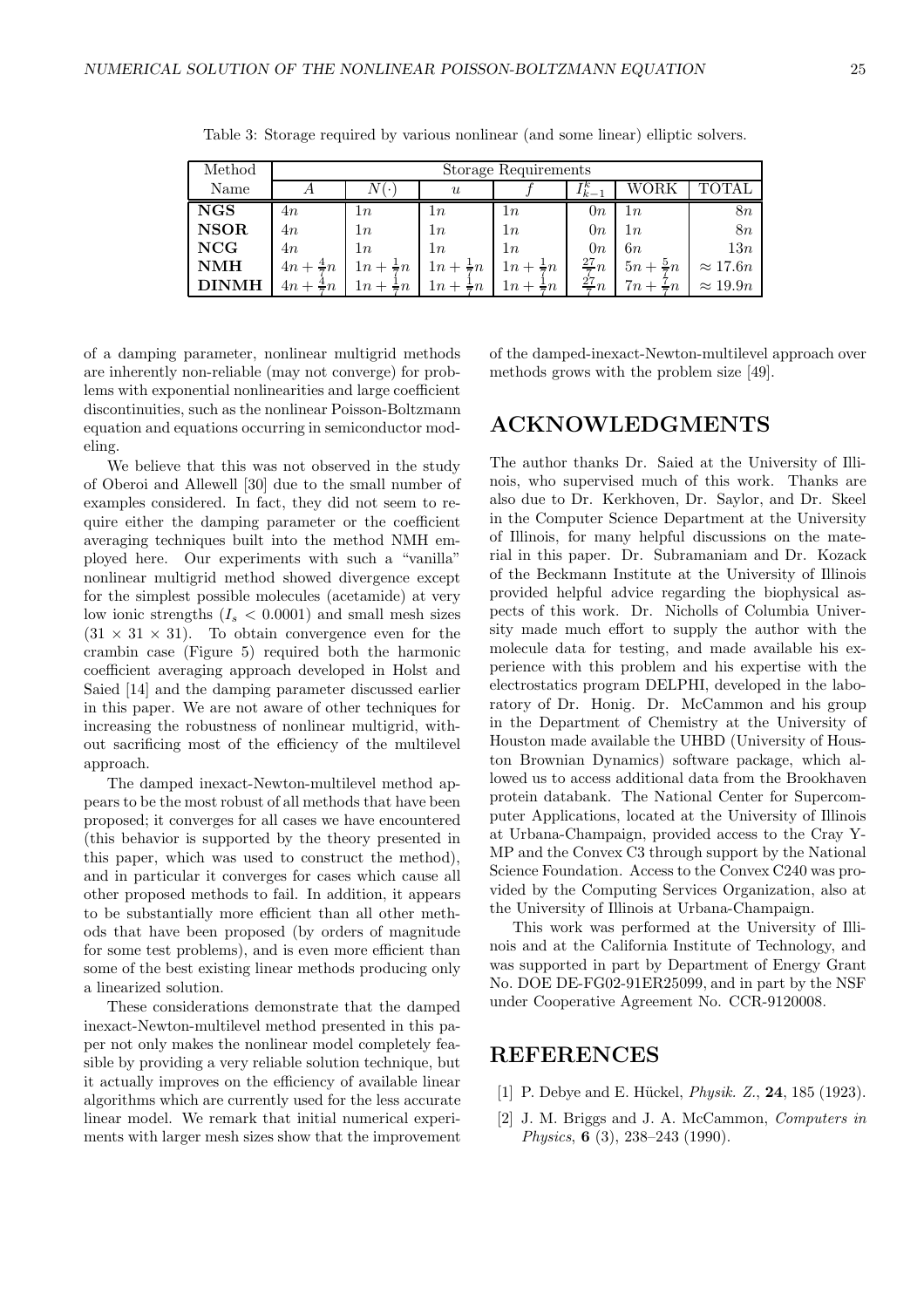- [3] K. A. Sharp and B. Honig, Annu. Rev. Biophys. Biophys. Chem., 19, 301–332 (1990).
- [4] C. Tanford, *Physical Chemistry of Macromolecules*, John Wiley & Sons, New York, NY, 1961.
- [5] M. Holst, tech. rep., Department of Applied Mathematics and CRPC, California Institute of Technology, 1994.
- [6] M. Holst, PhD thesis, Numerical Computing Group, Department of Computer Science, University of Illinois at Urbana-Champaign, 1993. Also published as Tech. Rep. UIUCDCS-R-03-1821.
- [7] R. S. Varga, Matrix Iterative Analysis, Prentice-Hall, Englewood Cliffs, NJ, 1962.
- [8] G. Strang and G. Fix, An Analysis of the Finite Element Method, Prentice-Hall, Englewood Cliffs, NJ, 1973.
- [9] E. L. Wachspress, Iterative Solution of Elliptic Systems and Applications to the Neutron Diffusion Equations of Reactor Physics, Prentice-Hall, Englewood Cliffs, NJ, 1966.
- [10] R. E. Bank and D. J. Rose, SIAM J. Numer. Anal., 24 (4), 777–787 (1987).
- [11] T. Kerkhoven, SIAM J. Numer. Anal., (1992). (To appear).
- [12] J. M. Ortega, Numerical Analysis: A Second Course, Academic Press, New York, NY, 1972.
- [13] A. Nicholls and B. Honig, J. Comput. Chem., 12 (4), 435–445 (1991).
- [14] M. Holst and F. Saied, J. Comput. Chem., 14 (1), 105–113 (1993).
- [15] M. R. Hestenes and E. Stiefel, *J. Research of NBS*, 49, 409–435 (1952).
- [16] P. Concus, G. H. Golub, and D. P. O'Leary, in Sparse Matrix Computations, J. R. Bunch and D. J. Rose, eds., Academic Press, New York, NY, 1976, pp. 309–332.
- [17] S. F. Ashby, T. A. Manteuffel, and P. E. Saylor, Tech. Rep. UCRL-98508, Lawrence Livermore National Laboratory, March 1988. To appear in SIAM J. Numer. Anal.
- [18] M. E. Davis and J. A. McCammon, *J. Comput.* Chem., 10 (3), 386–391 (1989).
- [19] H. A. van der Vorst, SIAM J. Sci. Statist. Comput., 10 (6), 1174–1185 (1989).
- [20] A. Brandt, *Math. Comp.*, **31**, 333-390 (1977).
- [21] W. Hackbusch, in Multigrid Methods: Proceedings of Köln-Porz Conference on Multigrid Methods, Lecture notes in Mathematics 960, W. Hackbusch and U. Trottenberg, eds., Berlin, Germany, 1982, Springer-Verlag.
- [22] W. Hackbusch, Multi-grid Methods and Applications, Springer-Verlag, Berlin, Germany, 1985.
- [23] R. E. Alcouffe, A. Brandt, J. E. Dendy, Jr., and J. W. Painter, SIAM J. Sci. Statist. Comput., 2 (4), 430–454 (1981).
- [24] J. E. Dendy, Jr. and J. M. Hyman, in Elliptic Problem Solvers, M. Schultz, ed., New York, NY, 1981, Academic Press.
- [25] J. E. Dendy, Jr., J. Comput. Phys., 48, 366–386 (1982).
- [26] J. E. Dendy, Jr., SIAM J. Sci. Statist. Comput., 8 (2), 673–685 (1987).
- [27] J. H. Bramble and J. E. Pasciak, Math. Comp., 49 (180), 311–329 (1987).
- [28] S. A. Allison, J. J. Sines, and A. Wierzbicki, J. Phys. Chem., 93, 5819–5823 (1989).
- [29] B. A. Luty, M. E. Davis, and J. A. McCammon, J. Comput. Chem., 13 (9), 1114–1118 (1992).
- [30] H. Oberoi and N. M. Allewell, Biophysical Journal, (1993). (To Appear).
- [31] J. M. Ortega and W. C. Rheinboldt, *Iterative So*lution of Nonlinear Equations in Several Variables, Academic Press, New York, NY, 1970.
- [32] A. Nicholls, *Private communication*, 1993.
- [33] R. Fletcher and C. Reeves, Comput. J., 7, 149–154 (1964).
- [34] W. Hackbusch, *Numer. Math.*, **32**, 83-95 (1979).
- [35] W. Hackbusch and A. Reusken, in Robust Multigrid Methods, W. Hackbusch, ed., Braunschweig, 1988, Vieweg, pp. 105–113.
- [36] W. Hackbusch and A. Reusken, Numer. Math., 55, 225–246 (1989).
- [37] A. Reusken, *Numer. Math.*, **52**, 251–277 (1988).
- [38] A. Reusken, Numer. Math., 53, 663–686 (1988).
- [39] L. V. Kantorovich and G. P. Akilov, Functional Analysis, Pergamon Press, New York, NY, 1982.
- [40] J. E. Dennis, Jr. and J. J. Moré, *Math. Comp.*, 28 (126), 549–560 (1974).
- [41] J. E. Dennis, Jr. and J. J. Moré, Siam Review, 19 (1), 46–89 (1977).
- [42] R. S. Dembo, S. C. Eisenstat, and T. Steihaug, SIAM J. Numer. Anal., 19 (2), 400–408 (1982).
- [43] S. Kesavan, Topics in Functional Analysis and Applications, John Wiley & Sons, Inc., New York, NY, 1989.
- [44] S. C. Eisenstat and H. F. Walker, tech. rep., Dept. of Mathematics and Statistics, Utah State University, 1992.